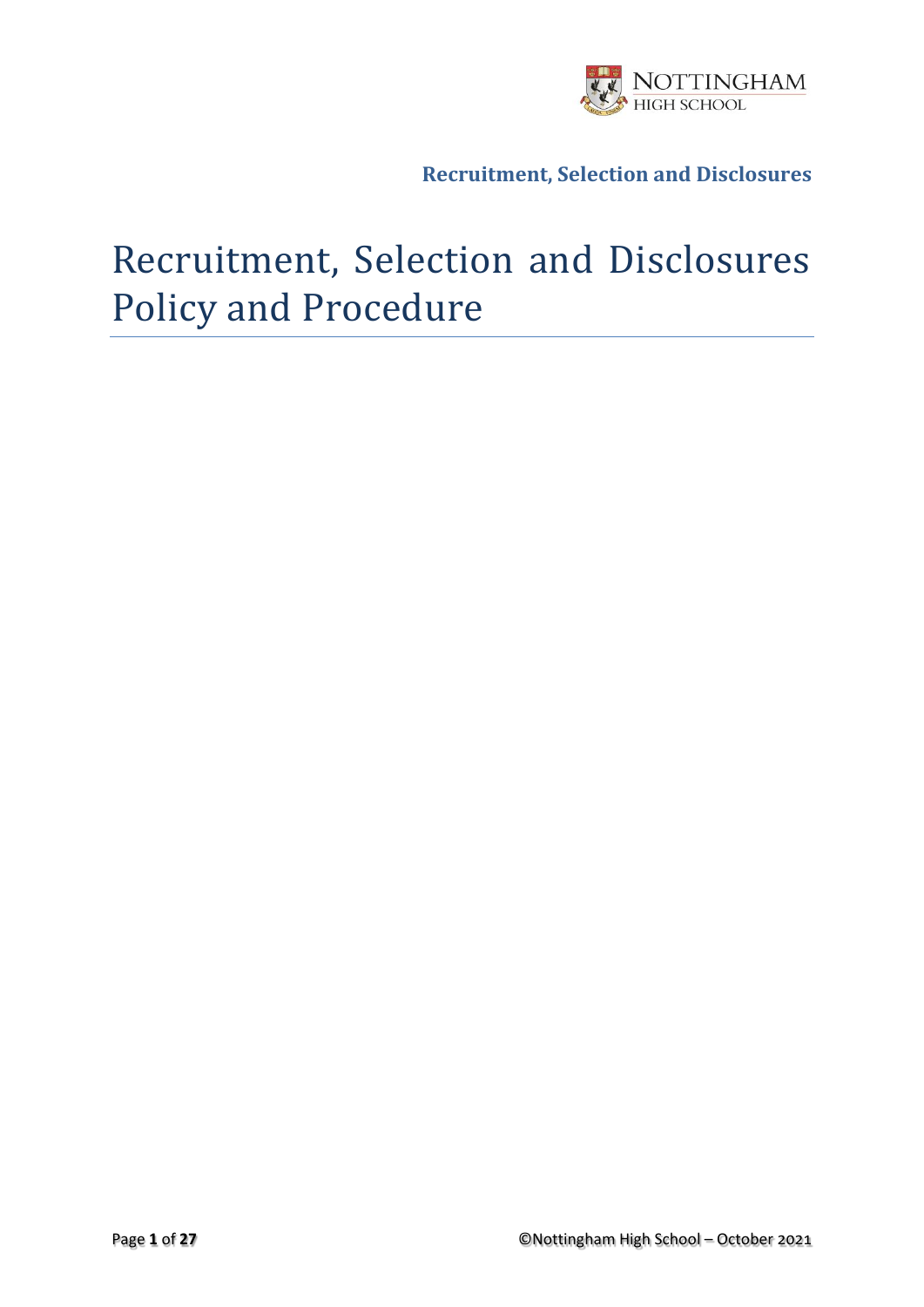

### **Contents**

| 2.  |  |
|-----|--|
| 3.  |  |
| 4.  |  |
| 5.  |  |
| 6.  |  |
|     |  |
| 8.  |  |
| 9.  |  |
| 10. |  |
| 11. |  |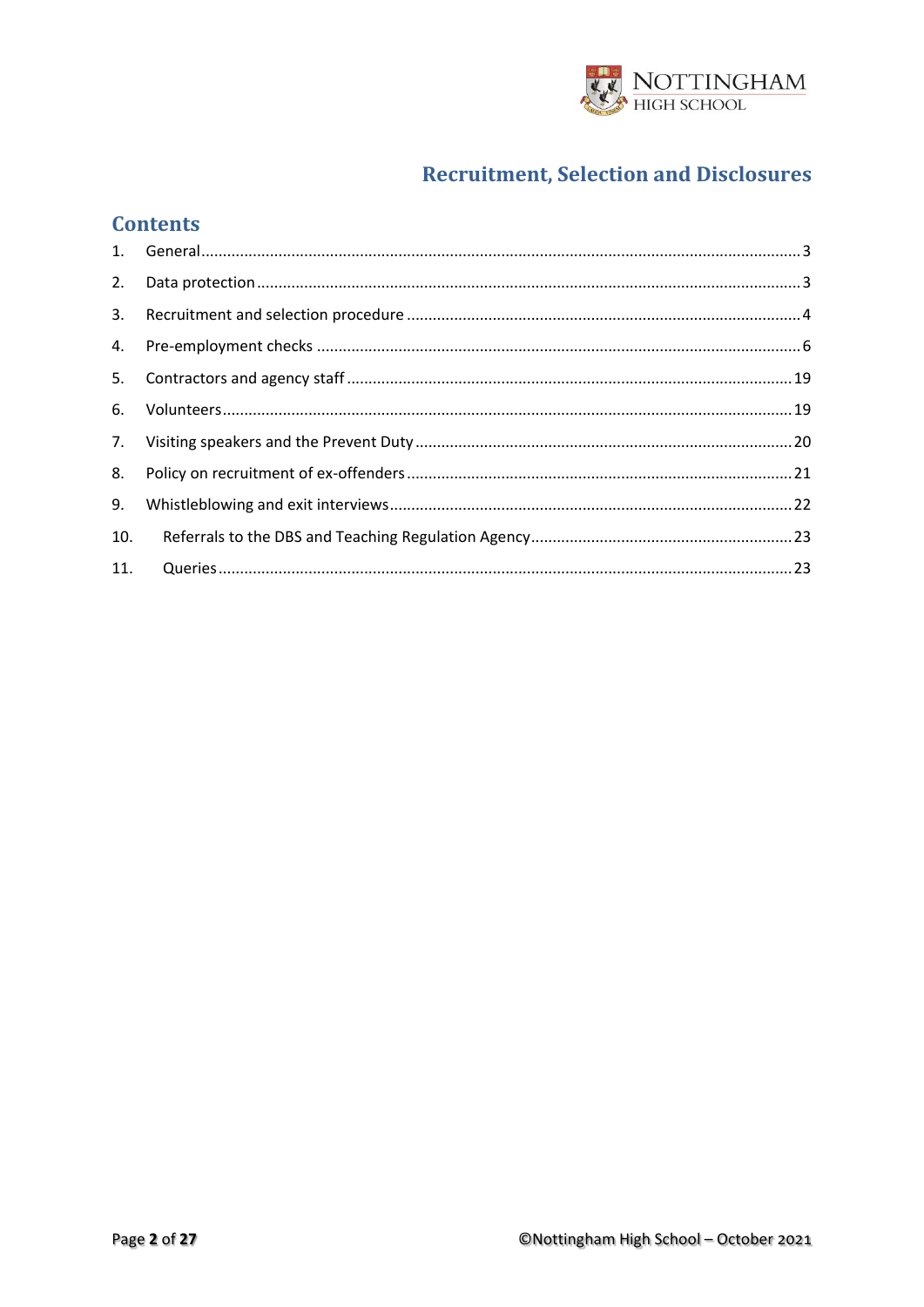

### <span id="page-2-0"></span>**1. General**

Nottingham High School ("the School") is committed to providing the best possible care and education to its students and to safeguarding and promoting the welfare of children and young people. The School is also committed to providing a supportive and flexible working environment to all its members of staff. The School recognises that, in order to achieve these aims, it is of fundamental importance to attract, recruit and retain staff of the highest calibre who share this commitment.

The aims of the School's recruitment policy are as follows:

- to ensure that the best possible staff are recruited on the basis of their merits, abilities and suitability for the position
- to ensure that all job applicants are considered equally and consistently
- to ensure that no job applicant is treated unfairly on any grounds including race, colour, nationality, ethnic or national origin, religion or religious belief, sex or sexual orientation, marital or civil partner status, disability or age
- to ensure compliance with all relevant legislation, recommendations and guidance including the statutory guidance published by the Department for Education (DfE), Keeping children safe in education (September 2021) (KCSIE), Disqualification under the Childcare Act 2006 (DUCA), the Prevent Duty Guidance for England and Wales 2015 (the Prevent Duty Guidance) and any guidance or code of practice published by the Disclosure and Barring Service (DBS); and
- to ensure that the School meets its commitment to safeguarding and promoting the welfare of children and young people by carrying out all necessary pre-employment checks.

### <span id="page-2-1"></span>**2. Data protection**

The School is legally required to carry out the pre-appointment checks detailed in this procedure. Staff and prospective staff will be required to provide certain information to the School to enable the School to carry out the checks that are applicable to their role. The School will also be required to provide certain information to third parties, such as the Disclosure and Barring Service and the Teaching Regulation Agency (previously known as the National College for Teaching and Leadership (NCTL)). Failure to provide requested information may result in the School not being able to meet its employment, safeguarding or legal obligations. The School will process personal information in accordance with its HR Privacy Notice.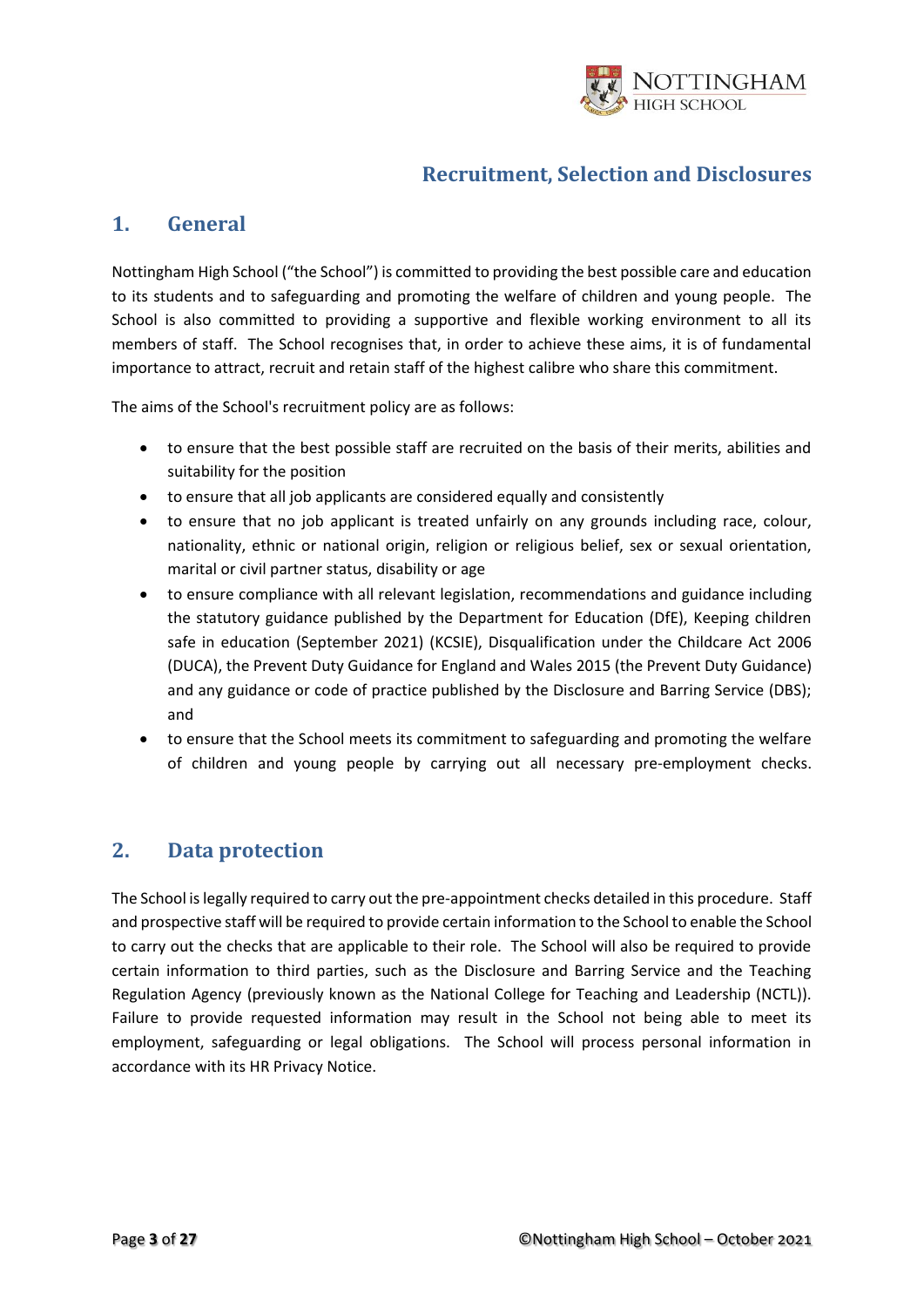

### <span id="page-3-0"></span>**3. Recruitment and selection procedure**

All applicants for employment will be required to complete an application form containing questions about their academic and employment history and their suitability for the role. Incomplete application forms will be returned to the applicant where the deadline for completed application forms has not passed. Should there be any gaps in academic or employment history, a satisfactory explanation must be provided. A curriculum vitae will not be accepted in place of the completed application form.

Application forms, job descriptions, person specifications and the School's Safeguarding and Child Protection policy are available to download from the School's website.

The applicant may then be invited to attend a formal interview at which his / her relevant skills and experience will be discussed in more detail. All shortlisted applicants will be tested at interview about their suitability to work with children.

If it is decided to make an offer of employment following the formal interview, any such offer will be conditional on the following:

- the agreement of a mutually acceptable start date and the signing of a contract incorporating the School's standard terms and conditions of employment
- verification of the applicant's identity (where that has not previously been verified)
- verification of qualifications, whether professional or otherwise, which the School considers in making the appointment decision, or which are referred to in the application form, whether a requirement for the role or not
- verification of the applicant's employment history
- the receipt of three references for academic positions and two for support roles (one of which must be from the applicant's most recent employer) which the School considers to be satisfactory
- for positions which involve "teaching work", information about whether the applicant has ever been referred to, or is the subject of a sanction, restriction or prohibition issued by the Teaching Regulation Agency which renders them unable or unsuitable to work at the School
- for applicants who have carried out teaching work outside the UK, information about whether the applicant has ever been referred to, or is the subject of a sanction issued by a regulator of the teaching profession in any other country which renders them unable or unsuitable to work at the School
- where the position amounts to "regulated activity (see section 4.3.2 below) the receipt of an enhanced disclosure from the DBS which the School considers to be satisfactory
- where the position amounts to "regulated activity" (see section 4.3.2 below) confirmation that the applicant is not named on the Children's Barred List\*
- information about whether the applicant has ever been subject to a direction under section 142 of the Education Act 2002 which renders them unable or unsuitable to work at the School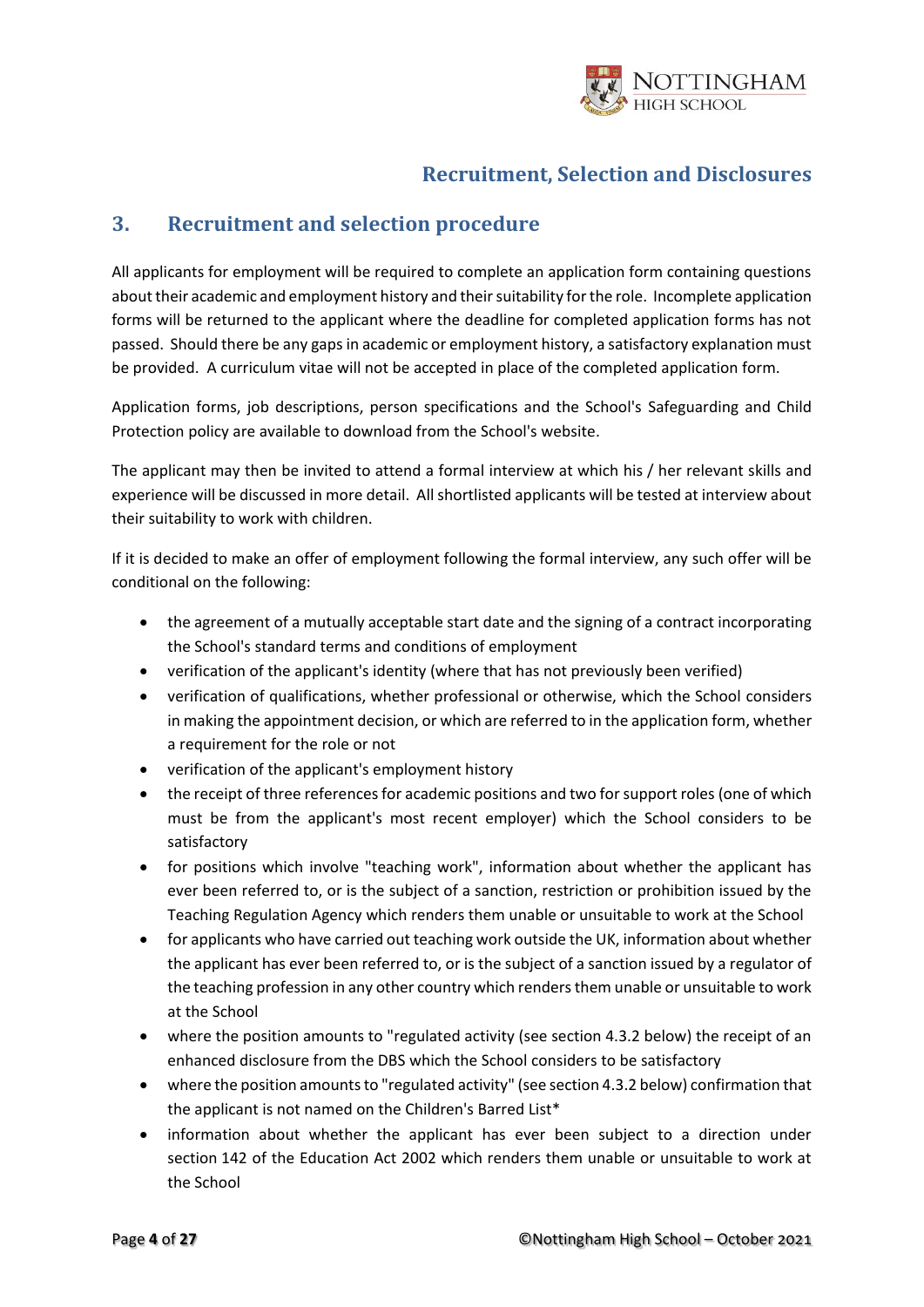

- for management positions, information about whether the applicant has ever been referred to the Department for Education, or is the subject of a direction under section 128 of the Education and Skills Act 2008 which renders them unable or unsuitable to work at the School
- confirmation that the applicant is not disqualified from acting as a trustee / governor or senior manager of a charity under the Charities Act 2011 (if applicable, see section 4.6 below)
- confirmation that the applicant is not disqualified from working in connection with early or later years provision (if applicable, see section 4.7 below)
- verification of the applicant's medical fitness for the role (see section 4.8 below)
- verification of the applicant's right to work in the UK; and
- any further checks which the School decides are necessary as a result of the applicant having lived or worked outside of the UK which may include an overseas criminal records check, certificate of good conduct or professional references.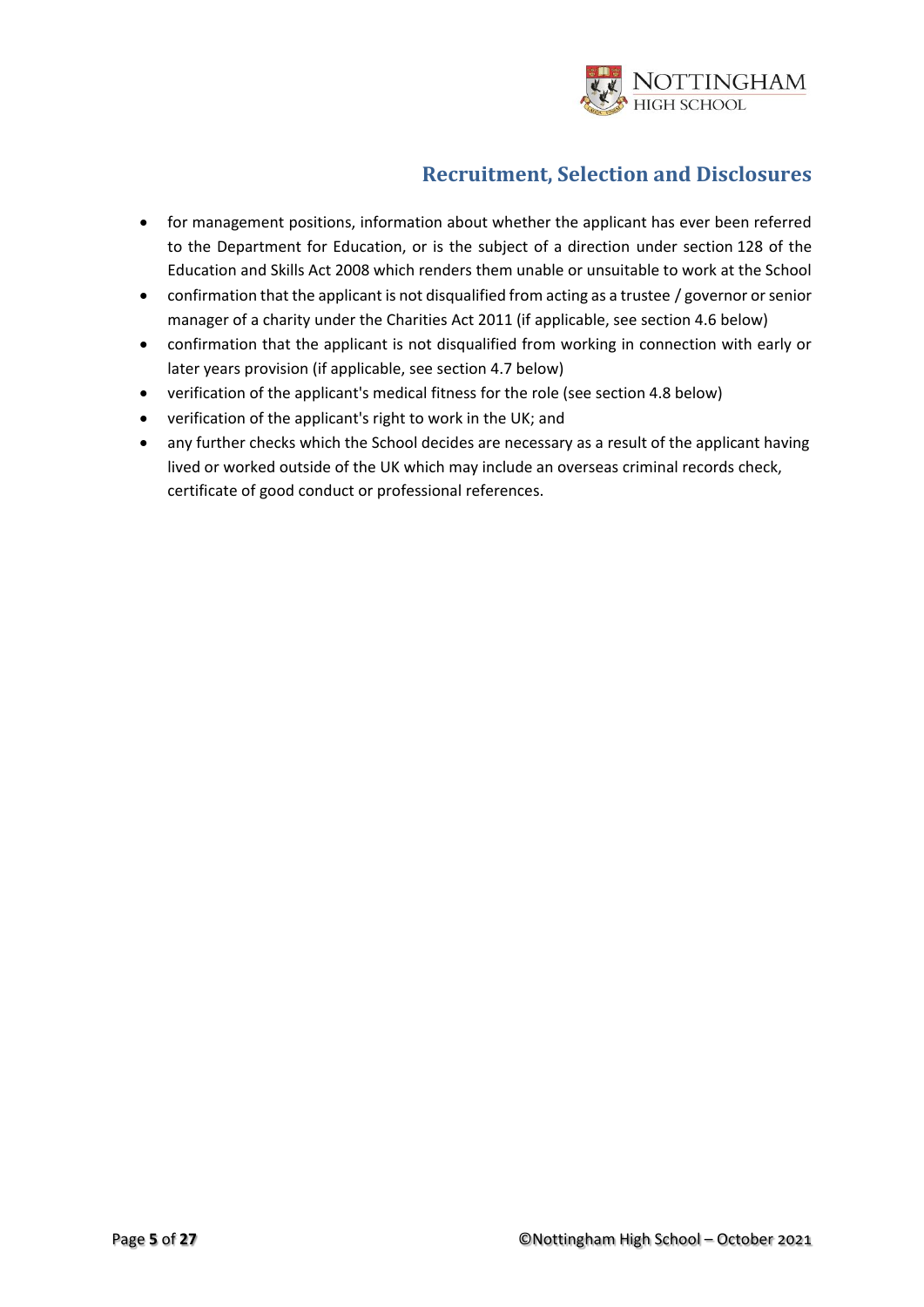

<span id="page-5-0"></span>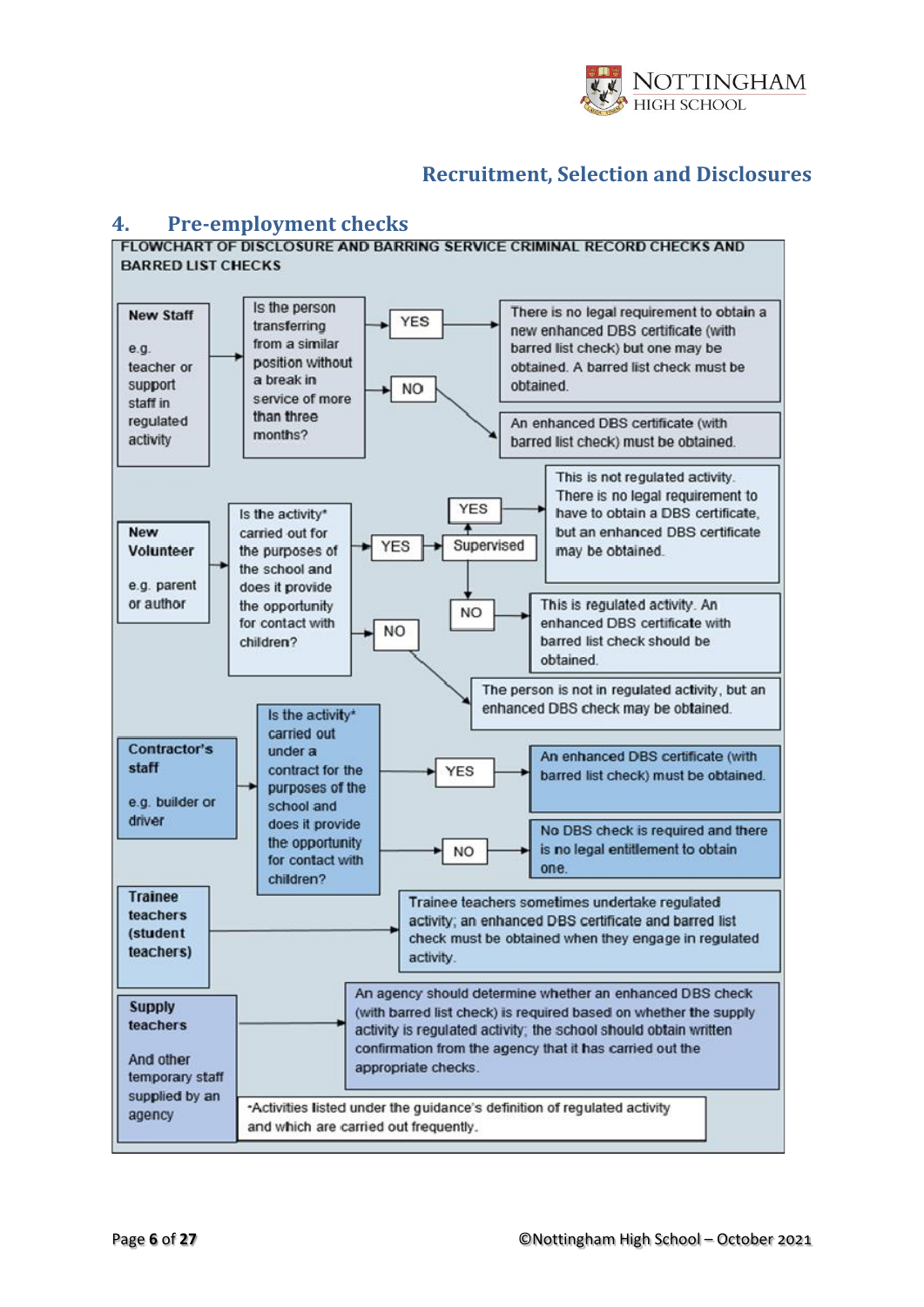

In accordance with the recommendations set out in KCSIE, DUCA and the requirements of the Education (Independent School Standards) Regulations 2014 the School carries out a number of preemployment checks in respect of all prospective employees.

In addition to the checks set out below, the School reserves the right to obtain such formal or informal background information about an applicant as is reasonable in the circumstances to determine whether they are suitable to work at the School. This may include internet and social media searches.

In fulfilling its obligations, the School does not discriminate on the grounds of race, colour, nationality, ethnic or national origin, religion or religious belief, sex or sexual orientation, marital or civil partner status, disability or age.

### **4.1 Verification of identity, address and qualifications**

- All applicants who are invited to an interview will be required to bring with them evidence of identity, right to work in the UK, address and qualifications as set out below and in the list of valid identity documents at Appendix 1 (these requirements comply with DBS identity checking guidelines):
- one document from Group 1; and
- two further documents from either of Group 1, Group 2a or Group 2b, one of which must verify the applicant's current address; and
- original documents confirming any educational and professional qualifications referred to in their application form.

Keeping Children Safe in Education 2021 states, [to] *"verify a candidate's identity, it is important to be sure that the person is who they claim to be, this includes being aware of the potential for individuals changing their name. Best practice is checking the name on their birth certificate, where this is available."*

Where an applicant claims to have changed their name by deed poll or any other means (e.g. marriage, adoption, statutory declaration) they will be required to provide documentary evidence of the change.

The School asks for the date of birth of all applicants to assist with the vetting of the applicants. Proof of date of birth is necessary so that the School may verify the identity of, and check for any unexplained discrepancies in the employment and education history of all applicants. The School does not discriminate on the grounds of age.

The School asks for this information at interview to ensure that the person attending interview is who they claim to be, to ensure that they are permitted to work for the School if appointed and that they hold the qualifications that have been requested (if any).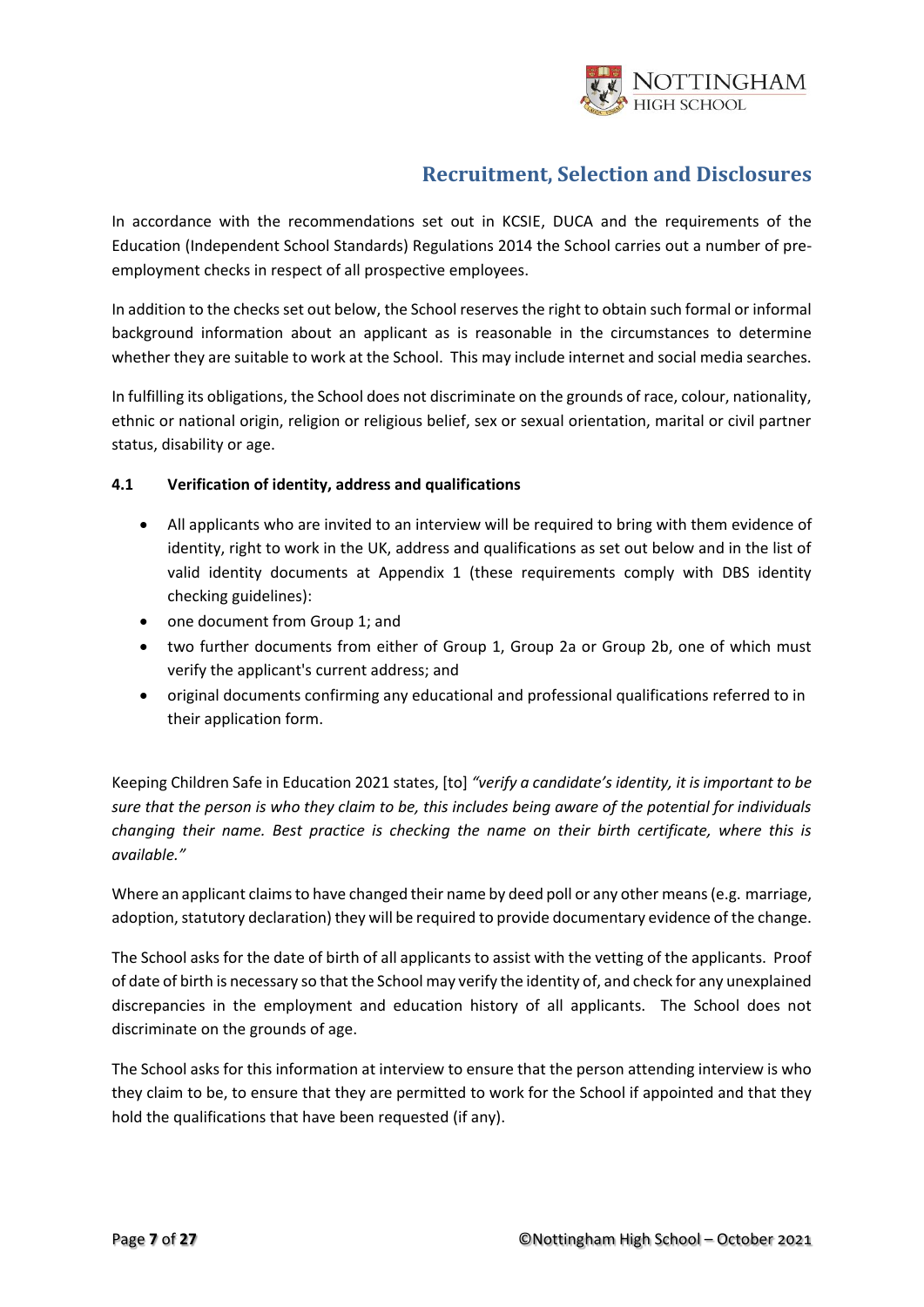

#### **4.2. References**

References will be taken up on short listed applicants prior to interview. Please note that no questions will be asked about health or medical fitness prior to any offer of employment being made.

All offers of employment will be subject to the receipt of three references for academic positions and two for support roles which are considered satisfactory by the School. One of the references must be from the applicant's current or most recent employer. If the current / most recent employment does / did not involve work with children, then the second reference should be from the employer with whom the applicant most recently worked with children. References should not be from a relative or someone known to the applicant solely as a friend.

All referees will be asked whether they believe the applicant is suitable for the job for which they have applied and whether they have any reason to believe that the applicant is unsuitable to work with children. Referees will also be asked to confirm that the applicant has not been radicalised so that they do not support terrorism or any form of "extremism" (see the definition of "extremism" at section 7 below). All referees will be sent a copy of the job description and person specification for the role for which the applicant has applied. If the referee is a current or previous employer, they will also be asked to confirm the following:

- the applicant's dates of employment, salary, job title / duties, reason for leaving, performance and disciplinary record
- whether the applicant has ever been the subject of disciplinary procedures involving issues related to the safety and welfare of children (including any in which the disciplinary sanction has expired), except where the issues were deemed to have resulted from allegations which were found to be false, unsubstantiated or malicious
- whether any allegations or concerns have been raised about the applicant that relate to the safety and welfare of children or young people or behaviour towards children or young people, except where the allegation or concerns were found to be false, unsubstantiated or malicious

The School will only accept references obtained directly from the referee and it will not rely on references or testimonials provided by the applicant or on open references or testimonials.

The School will compare all references with any information given on the application form. Any discrepancies or inconsistencies in the information will be taken up with the applicant and the relevant referee before any appointment is confirmed.

Where a reference is not received prior to interview it will be reviewed upon receipt. Any discrepancies identified between the reference and the application form and/or the interview assessment form will be considered by the School. The applicant may be asked to provide further information or clarification before an appointment can be confirmed.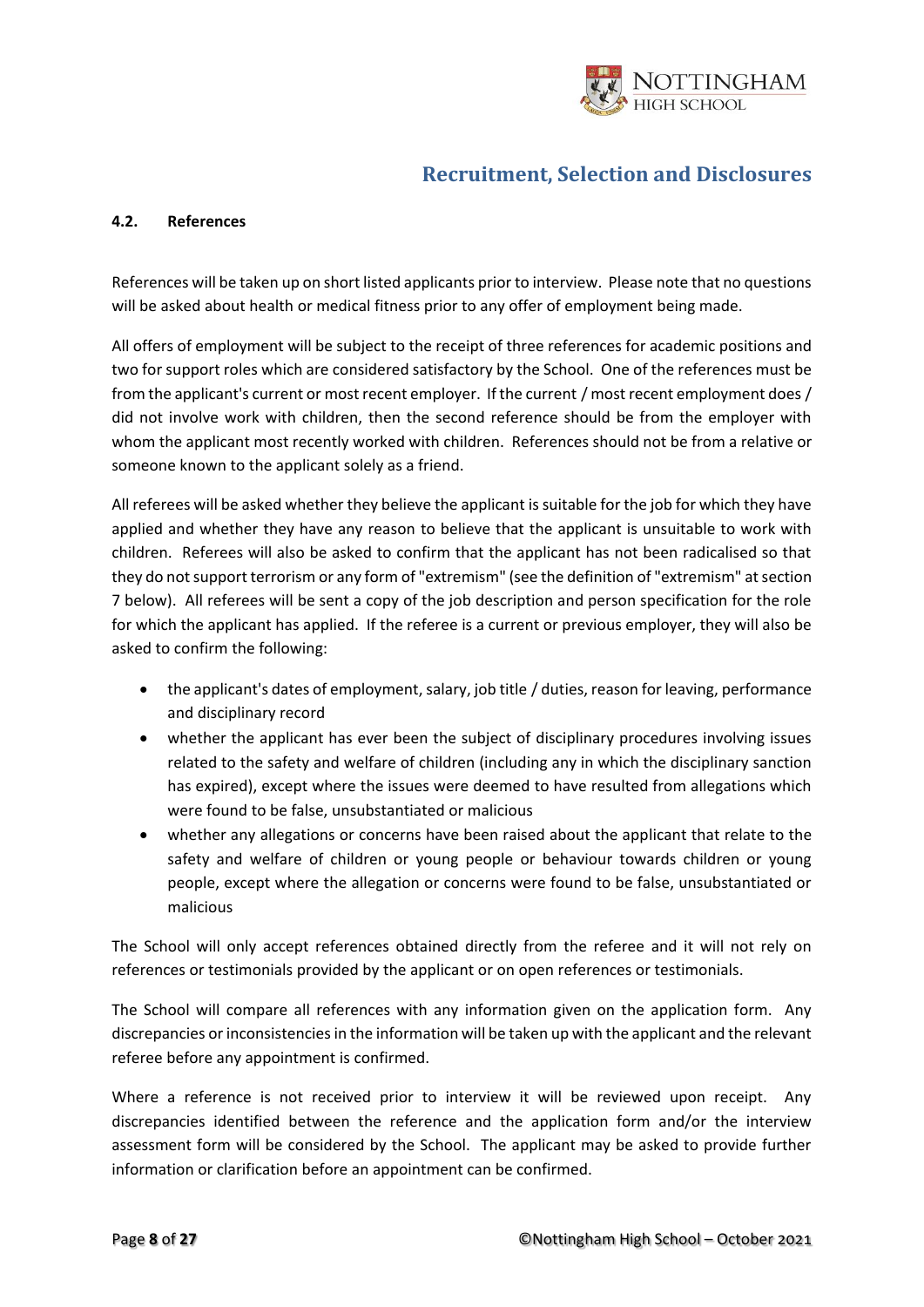

If factual references are received i.e. those which contain limited information such as job title and dates of employment, this will not necessarily disadvantage an applicant although additional references may be sought before an appointment can be confirmed.

The School may at its discretion make telephone contact with any referee to verify the details of the written reference provided.

All internal candidates who apply for a new role at the School will have their application assessed in accordance with this procedure. References will be taken up on all internal candidates as part of the application process but can be provided by colleagues as the School will be the most recent employer.

### **4.3 Criminal records checks**

Prior to 29 May 2013 an enhanced disclosure contained details of all convictions on record (including those which are defined as "spent" under the Rehabilitation of Offenders Act 1974) together with details of any cautions, reprimands or warnings held on the Police National Computer. It could also contain non-conviction information from local police records which a chief police officer considered relevant to the role applied for at the School.

### **4.3.1 DBS filtering rules**

With effect from 29 May 2013 the DBS commenced the filtering and removal of certain specified information relating to old and minor criminal offences from all criminal records disclosures. The filtering rules developed by the DBS and the Home Office designate certain spent convictions and cautions as "protected". "Protected" convictions and cautions are not included in a DBS certificate and job applicants are not required to disclose them during the recruitment process. It is unlawful for an employer to take into account a conviction or caution that should not have been disclosed. If a protected conviction or caution is inadvertently disclosed to the School during the recruitment process it must be disregarded when making a recruitment decision.

A conviction will always be disclosable if it was imposed for a "specified offence" committed at any age. A caution issued for a "specified offence" committed over the age of 18 will always be disclosable. However, a caution issued for a "specified offence" committed under the age of 18 is never disclosable. "Specified offences" are usually of a serious violent or sexual nature, or are relevant for safeguarding children and vulnerable adults. The list of "specified offences" can be found at: [https://www.gov.uk/government/publications/dbs-list-of-offences-that-will-never-be-filtered-from](https://www.gov.uk/government/publications/dbs-list-of-offences-that-will-never-be-filtered-from-a-criminal-record-check)[a-criminal-record-check](https://www.gov.uk/government/publications/dbs-list-of-offences-that-will-never-be-filtered-from-a-criminal-record-check)

The filtering rules have recently been updated and work as follows: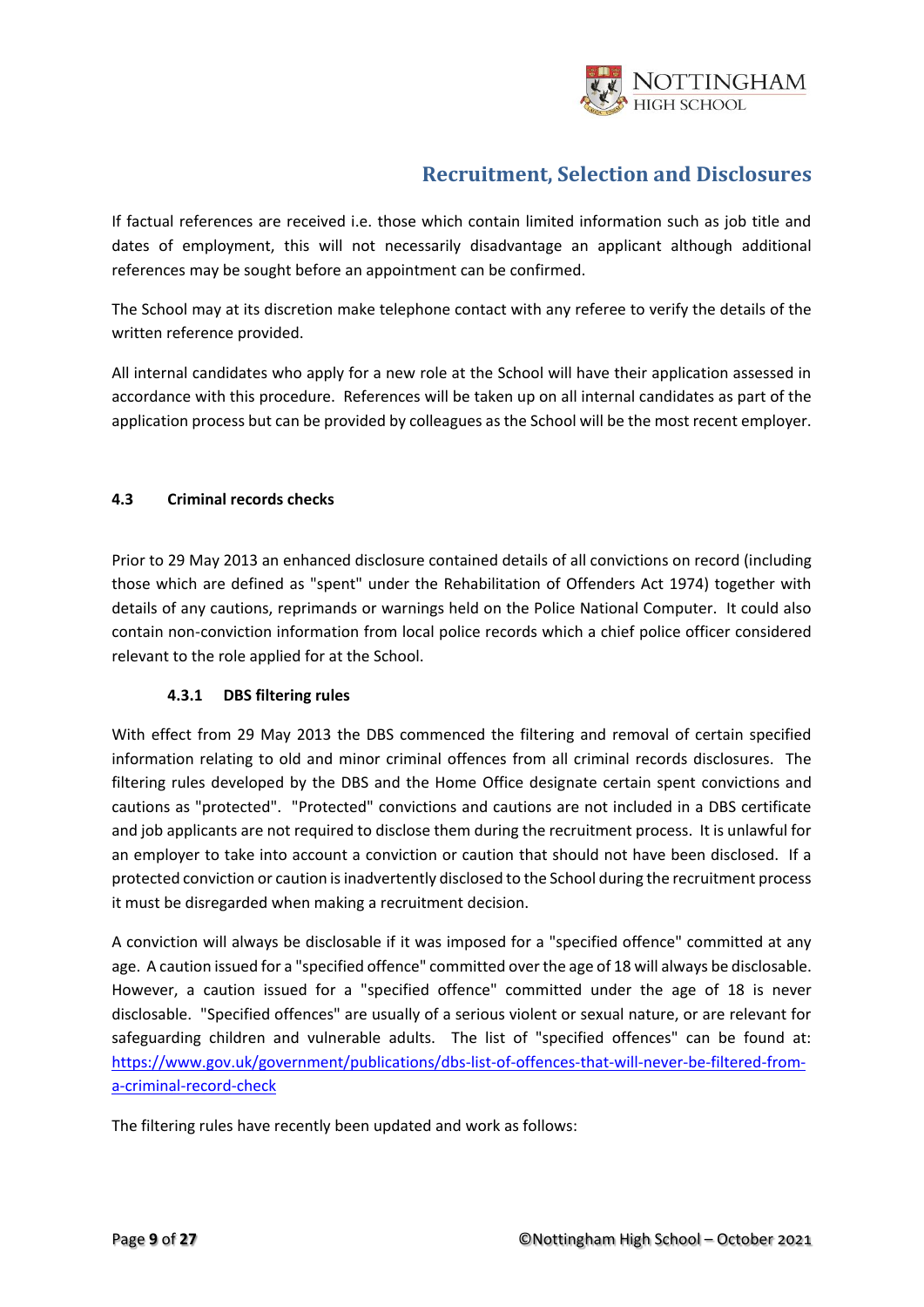

#### **For those aged 18 or over at the time of an offence**

A spent criminal conviction for an offence committed in the United Kingdom when a person was over the age of 18 will not be disclosed in a DBS certificate (and does not have to be disclosed by the job applicant) if:

- eleven years have elapsed since the date of the conviction;
- it did not result in a custodial sentence; and
- it was not imposed for a "specified offence".

A spent caution for an offence committed when a person was over the age of 18 will not be disclosed in a DBS certificate (and does not have to be disclosed by a job applicant) if:

- six years have elapsed since the date it was issued; and
- it was not issued for a "specified offence".

#### **For those aged under 18 at the time of an offence**

A spent conviction for an offence committed when a person was under the age of 18 will not be disclosed in a DBS certificate (and does not have to be disclosed by a job applicant) if:

- five and a half years have elapsed since the date of the conviction;
- it did not result in a custodial sentence; and
- it was not imposed for a "specified offence".

A caution issued for an offence committed when a person was under the age of 18 will never be disclosed in a DBS certificate (and does not have to be disclosed by a job applicant).

#### **4.3.2 Regulated activity**

The School applies for an enhanced disclosure from the DBS and a check of the Children's Barred List (now known as an Enhanced Check for Regulated Activity) in respect of all positions at the School which amount to "regulated activity" as defined in the Safeguarding Vulnerable Groups Act 2006 (as amended). The purpose of carrying out an Enhanced Check for Regulated Activity is to identify whether an applicant is barred from working with children by inclusion on the Children's Barred List and to obtain other relevant suitability information. Any position undertaken at, or on behalf of the School will amount to "regulated activity" if it is carried out:

- frequently, meaning once a week or more; or
- overnight, meaning between 2.00 am and 6.00 am; or
- satisfies the "period condition", meaning four times or more in a 30 day period; and
- provides the opportunity for contact with children.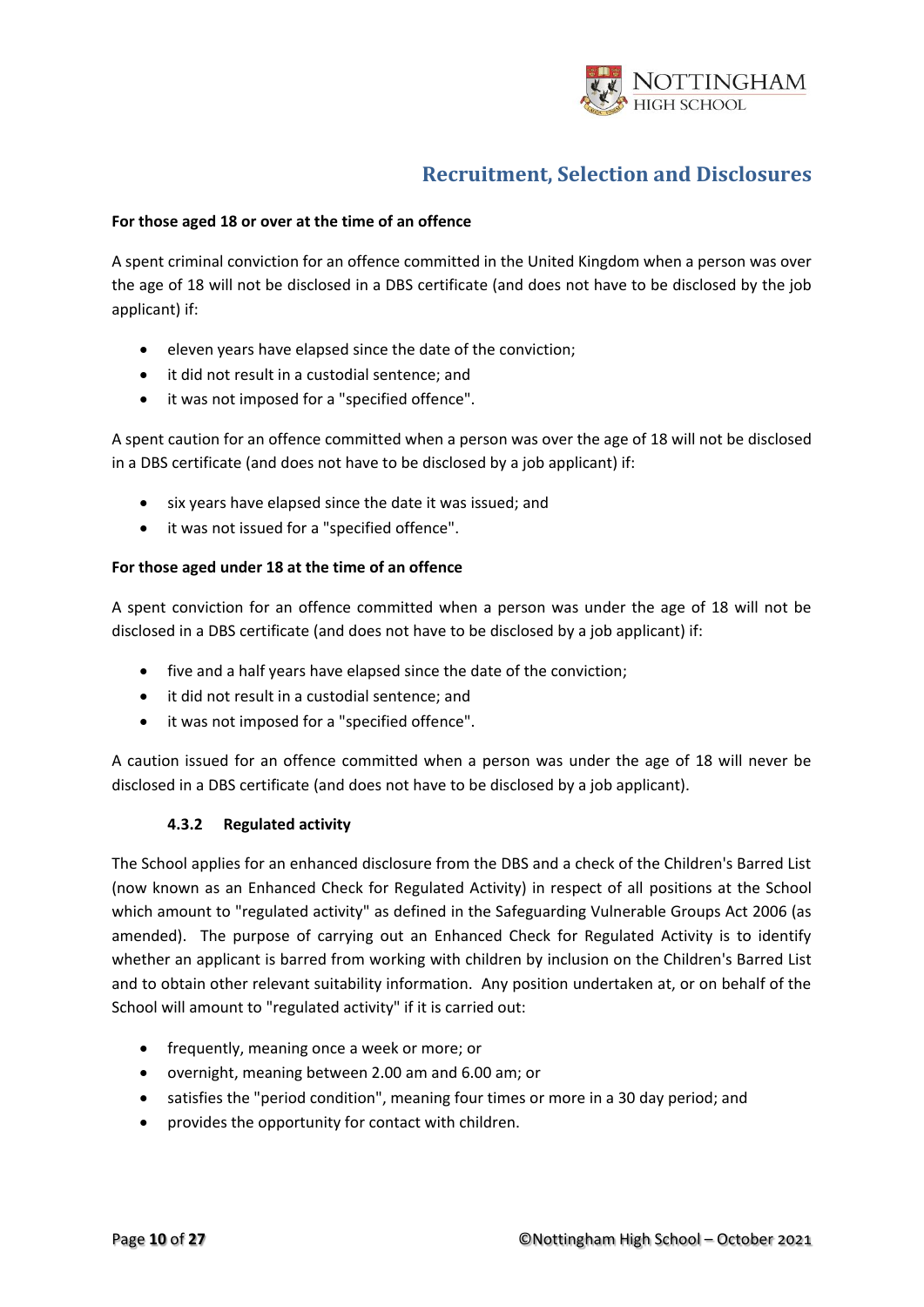

Roles which are carried out on an unpaid / voluntary basis will only amount to regulated activity if, in addition to the above, they are carried out on an unsupervised basis.

It is for the School to decide whether a role amounts to "regulated activity" taking into account all the relevant circumstances. However, nearly all posts at the School amount to regulated activity. Limited exceptions could include an administrative post undertaken on a temporary basis in the School office outside of term time or voluntary posts which are supervised.

### **4.3.3 The DBS disclosure certificate**

The DBS issues the DBS disclosure certificate to the subject of the check only, rather than to the School. It is a condition of employment with the School that the original disclosure certificate is provided to the School prior to the first day of work or on the first working day. Applicants who are unable to attend at the School to provide the certificate are required to send in a certified copy by post or email. Where a certified copy is sent, the original disclosure certificate must still be provided prior to the first day of work / on the first working day.

Employment will remain conditional upon the original certificate being provided and it being considered satisfactory by the School.

### **4.3.4 Starting work pending receipt of the DBS disclosure**

If there is a delay in receiving a DBS disclosure the DSL (Director of Finance and Operations for support roles) has discretion to allow an individual to begin work pending receipt of the disclosure certificate subject to a documented risk assessment. This will only be allowed if all other checks, including a clear check of the Children's Barred List (where the position amounts to regulated activity), have been completed and once appropriate supervision has been put in place.

### **4.3.5 Applicants with periods of overseas residence**

Individuals who have lived or worked outside the UK must undergo the same checks as all other staff in schools or colleges. DBS checks will still be requested for applicants with recent periods of overseas residence and those with little or no previous UK residence. The School will take into account the "DBS unusual addresses guide" in such circumstances. This includes obtaining (via the applicant) an enhanced DBS certificate (including barred list information, for those who will be engaging in regulated activity) even if the individual has never been to the UK.

For applicants who are living overseas, or who have lived overseas previously, obtaining a DBS certificate may be insufficient to establish their suitability to work at the School. In such cases the applicant will be required to provide additional information about their suitability from the country (or countries) in which they have lived. The School's policy is to request such information from each overseas country in which the applicant has lived or worked for a period of three months or more in the previous 10 years.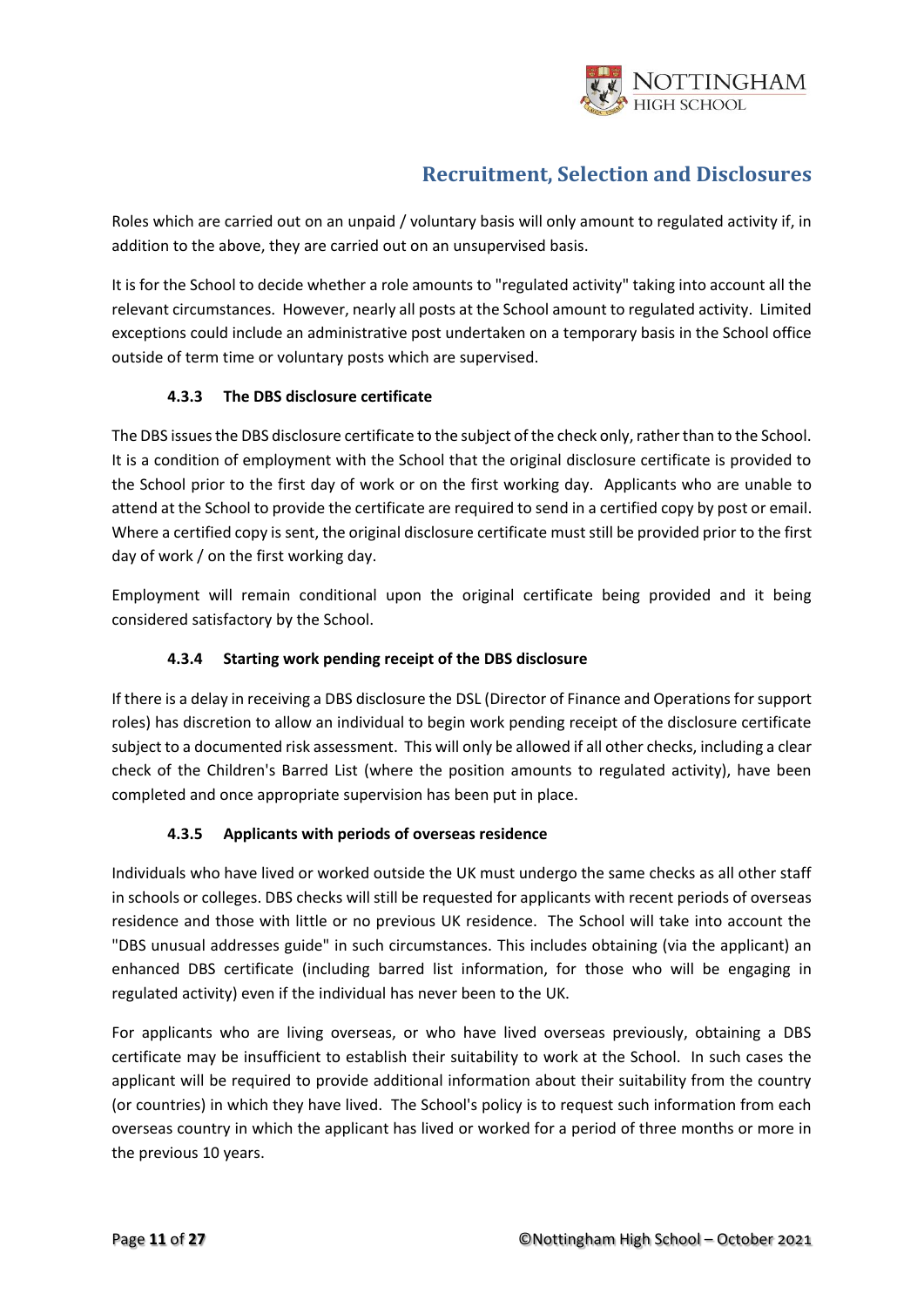

When requesting such information the School has regard to relevant government guidance and will therefore always require the applicant to apply for a formal check from the country in question i.e. a criminal records check (or equivalent) or a certificate of good conduct.

In addition, the School will make any further checks we think appropriate so that any relevant events that occurred outside the UK can be considered. Following the UK's exit from the EU, we will apply the same approach for any individuals who have lived or worked outside the UK regardless of whether or not it was in an EEA country or the rest of the world.

These checks could include, where available:

• criminal records checks for overseas applicants - Home Office guidance can be found on GOV.UK; and for teaching positions

• obtaining a letter (via the applicant) from the professional regulating authority in the country (or countries) in which the applicant has worked confirming that they have not imposed any sanctions or restrictions, and or that they are aware of any reason why they may be unsuitable to teach.

Applicants can find contact details of regulatory bodies in the EU/EEA and Switzerland on the Regulated Professions database. Applicants can also contact the UK Centre for Professional Qualifications who will signpost them to the appropriate EEA regulatory body.

Where available, such evidence can be considered together with information obtained through other pre-appointment checks to help assess their suitability.

The School recognises that formal checks are not available from some countries, that they can be significantly delayed or that a response may not be provided. In such circumstances the School will seek to obtain further information from the country in question, such as a reference from any employment undertaken in that country. If a satisfactory reference is obtained the School may allow the applicant to commence work pending receipt of the formal check if the applicant is considered suitable on the basis of the information the School has obtained. All suitability assessments must be documented and retained on file. Continued employment will remain conditional upon the School being provided with the outcome of the formal check and it being considered satisfactory by the School.

If the formal check is delayed and references are not available the applicant's proposed start date may be delayed until the formal check is received.

If no information is available from a particular country the School will carry out a risk assessment of whether the applicant is suitable to work at the School on the basis of all other suitability information that has been obtained. The School will take proportionate risk based decisions on a person's suitability in such circumstances. All suitability assessments must be documented and retained on file.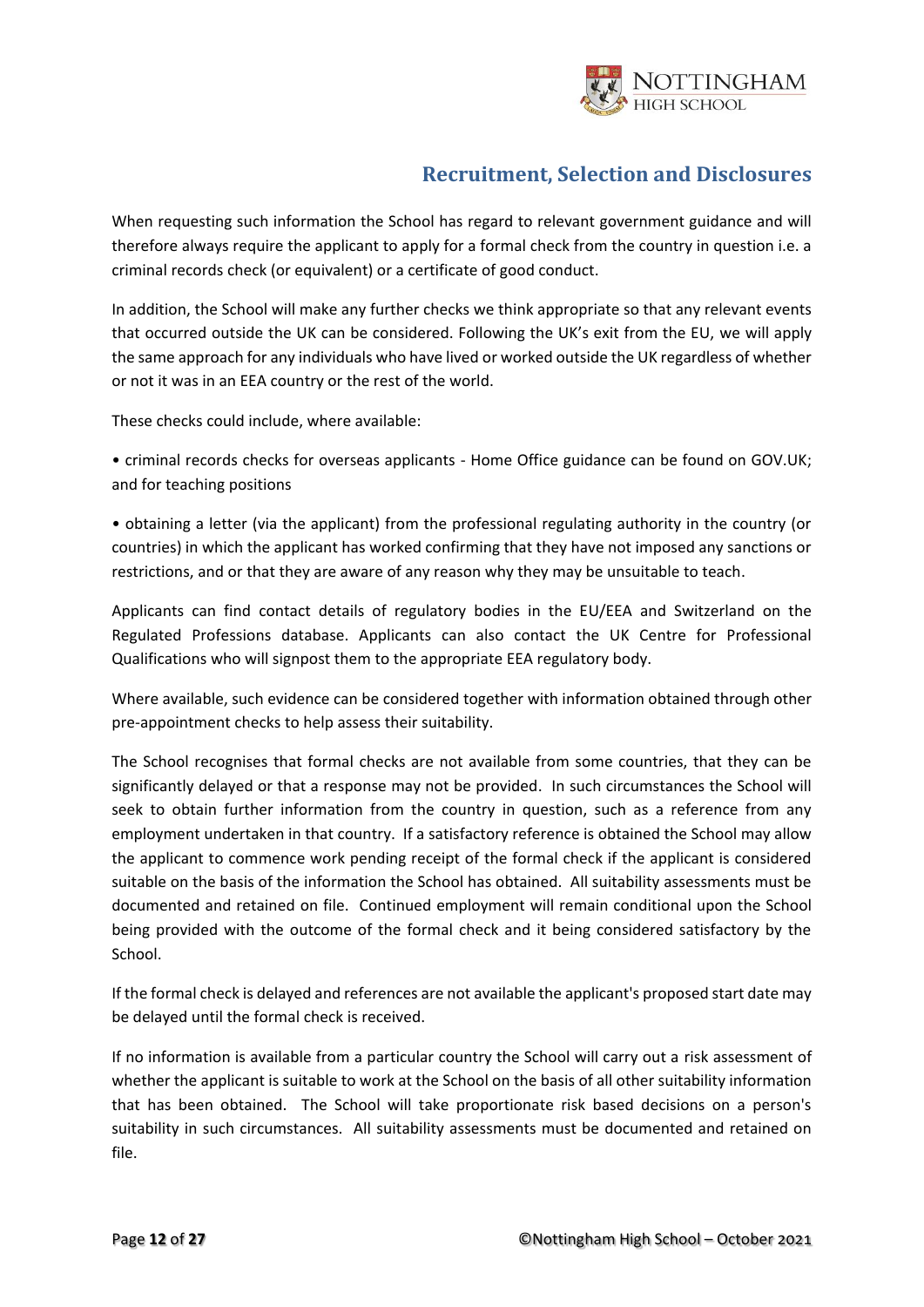

#### **4.4 Prohibition from teaching check**

The School is required to check whether staff who carry out "teaching work" are prohibited from doing so. The School uses the Teaching Regulation Agency Teacher Services system to check whether successful applicants are the subject of a prohibition, or interim prohibition order issued by a professional conduct panel on behalf of the Teaching Regulation Agency.

In addition, the School asks all applicants for roles which involve "teaching work" (and their referees) to declare in the application form whether they have ever been referred to, or are the subject of a sanction, restriction or prohibition issued by, the Teaching Regulation Agency or other equivalent body in the UK.

It is the School's position that this information must be provided in order to fully assess the suitability of an applicant for a role which involves "teaching work". Where an applicant is not currently prohibited from teaching but has been the subject of a referral to, or hearing before, the Teaching Regulation Agency (or other equivalent body) whether or not that resulted in the imposition of a sanction, or where a sanction has lapsed or been lifted, the School will consider whether the facts of the case render the applicant unsuitable to work at the School.

The School carries out this check, and requires associated information, for roles which involve "teaching work". In doing so the School applies the definition of "teaching work" set out in the Teachers' Disciplinary (England) Regulations 2012 which states that the following activities amount to "teaching work":

- planning and preparing lessons and courses for students
- delivering lessons to students
- assessing the development, progress and attainment of students; and
- reporting on the development, progress and attainment of students.

The above activities do not amount to "teaching work" if they are supervised by a qualified teacher or other person nominated by the Head. If in any doubt or if the applicant has taught previously, or may teach in future, the check will be undertaken, including for sports coaches.

#### **4.5 Prohibition from management check**

The School is required to check whether any applicant for a management position is subject to a direction under section 128 of the Education and Skills Act 2008 which prohibits, disqualifies or restricts them from being involved in the management of an independent school (a section 128 direction).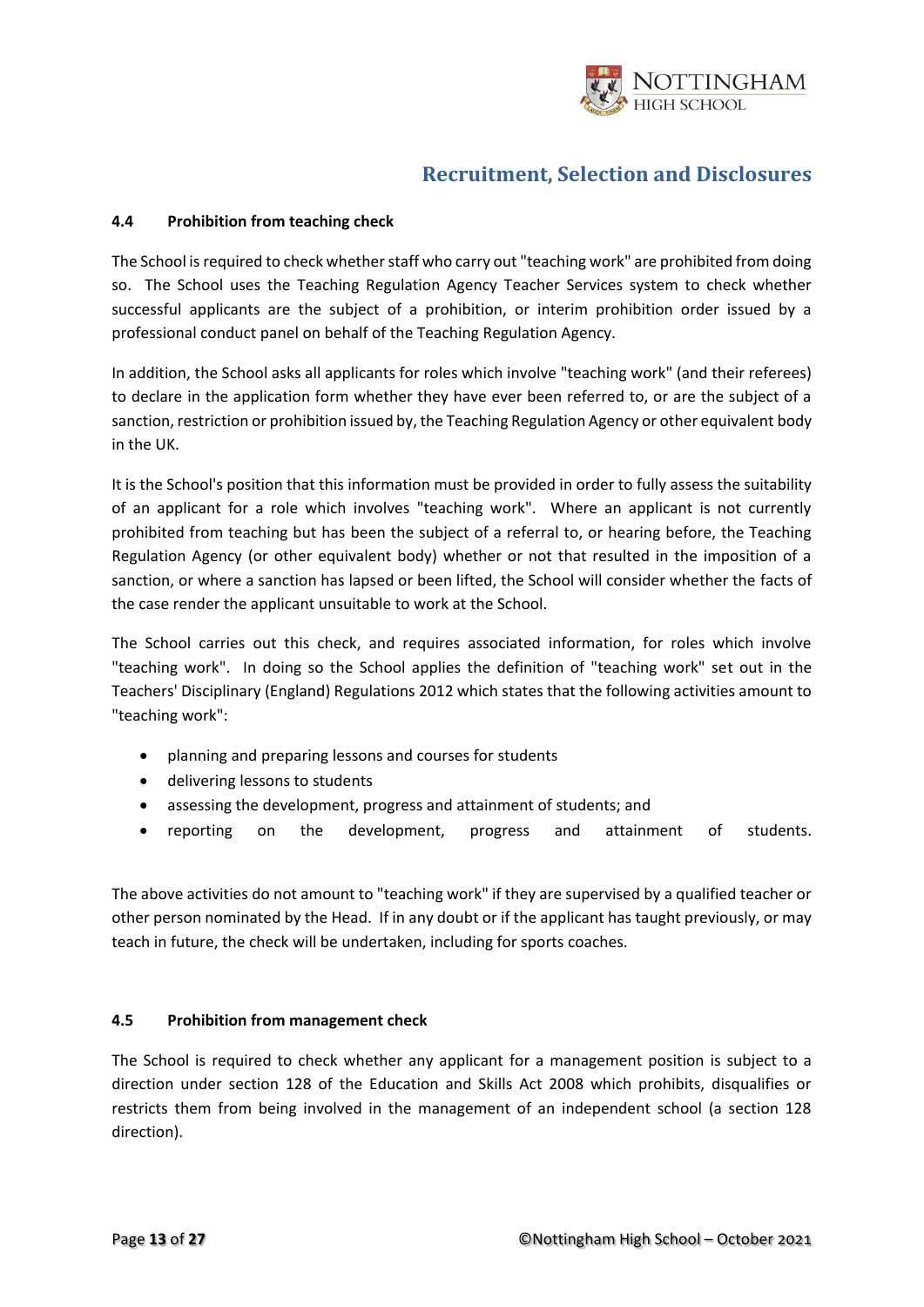

A section 128 direction prohibits or restricts an unsuitable individual from participating in the management of an independent school, including academies and free schools. An individual who is subject to a section 128 direction is unable to:

- take up a management position in an independent school, academy, or in a free school as an employee;
- be a trustee of an academy or free school trust; a governor or member of a proprietor body of an independent school; or,
- be a governor on any governing body in an independent school, academy or free school that retains or has been delegated any management responsibilities.

The School will carry out checks for such directions when appointing applicants into management positions from both outside the School and by internal promotion.

This check applies to appointments to the following positions made on or after 12 August 2015:

- Head
- teaching posts on the senior leadership team
- teaching posts which carry a departmental head role;
- support staff posts on the senior leadership team; and

the School will assess on a case by case basis whether the check should be carried out when appointments are made to teaching and support roles which carry additional responsibilities.

It also applies to appointments to the governing body.

The relevant information is contained in the enhanced DBS disclosure certificate (which the School obtains for all posts at the School that amount to regulated activity). It can also be obtained through the Teaching Regulation Agency Teacher Services system. The School will use either, or both, methods to obtain this information.

In addition, the School asks all applicants for management roles to declare in the application form whether they have ever been the subject of a referral to the Department for Education, or are subject to a section 128 direction or any other sanction which prohibits, disqualifies or restricts them from being involved in the management of an independent school.

It is the School's position that in order to fully assess the suitability of an applicant for a management role it must be provided with the above information. Where an applicant is not currently prohibited from management but has been the subject of a referral to, or hearing before, the Department for Education or other appropriate body whether that resulted in the imposition of a section 128 direction or other sanction, or where a section 128 direction or other sanction has lapsed or been lifted, the School will consider whether the facts of the case render the applicant unsuitable to work at the School.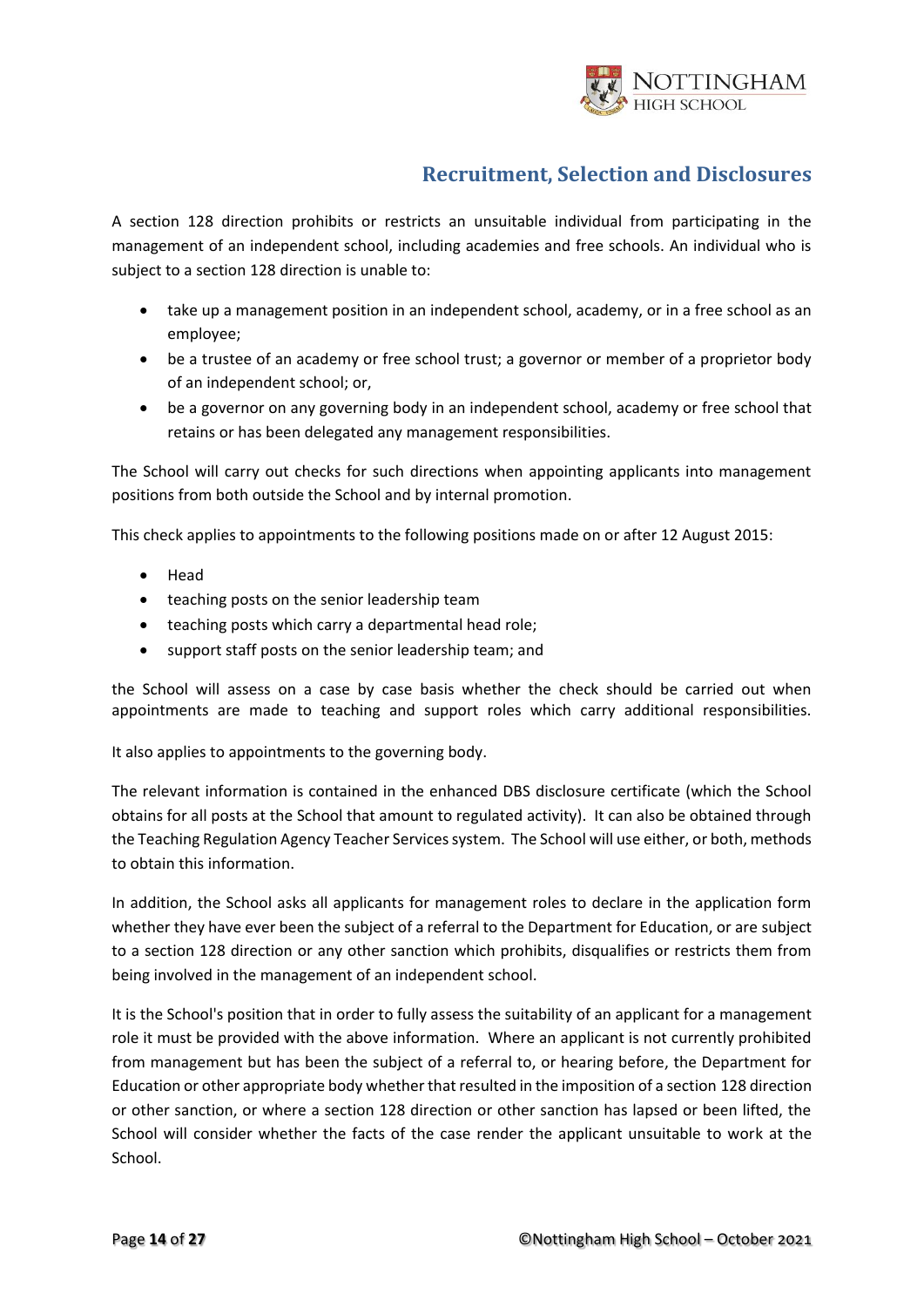

#### **4.6 Disqualification from acting as a charity trustee or senior manager**

#### **4.6.1 Background**

Under the Charities Act 2011 it is a criminal offence for a person to act as a trustee or senior manager of a charity when disqualified from doing so. The Charities Act 2011 sets out the grounds on which a person can be disqualified from acting as a trustee or senior manager. These include various spent and unspent criminal offences and other sanctions.

#### **4.6.2 Who is covered**

A person is considered to be a charity trustee if they are one of the people who have general control and management of the administration of the charity. In an independent school the trustees will typically be the governors of the school.

Senior managers include those employees who report directly to the charity trustees or have responsibility for the overall management and control of the charity's finances. At the School the disqualification rules will be applicable to all governors, the Head / Principal, Director of Finance and Operations and potentially other senior staff who report directly to the governors.

#### **4.6.3 Self-declaration**

All those who are covered by the disqualification rules are required to complete a self-declaration form to confirm whether, to the best of their knowledge, they are subject to any of the disqualification criteria.

A failure to disclose relevant information, or the provision of false information, which subsequently comes to the School's attention may result in the termination of an appointment as a governor or senior manager or the withdrawal of an offer of employment and may also amount to a criminal offence.

All those who are required to complete a self-declaration form are also under an ongoing duty to inform the School if there is a change in their circumstances that results or may result in them becoming disqualified from acting as a governor or senior manager.

#### **4.6.4 Checks by the School**

To ensure that it has accurate and up to date information the School will also check the following registers in respect of each governor and senior manager who is already in post or is appointed in future:

- the Insolvency Register;
- the register of disqualified directors maintained by Companies House; and
- and the register of persons who have been removed as a charity trustee.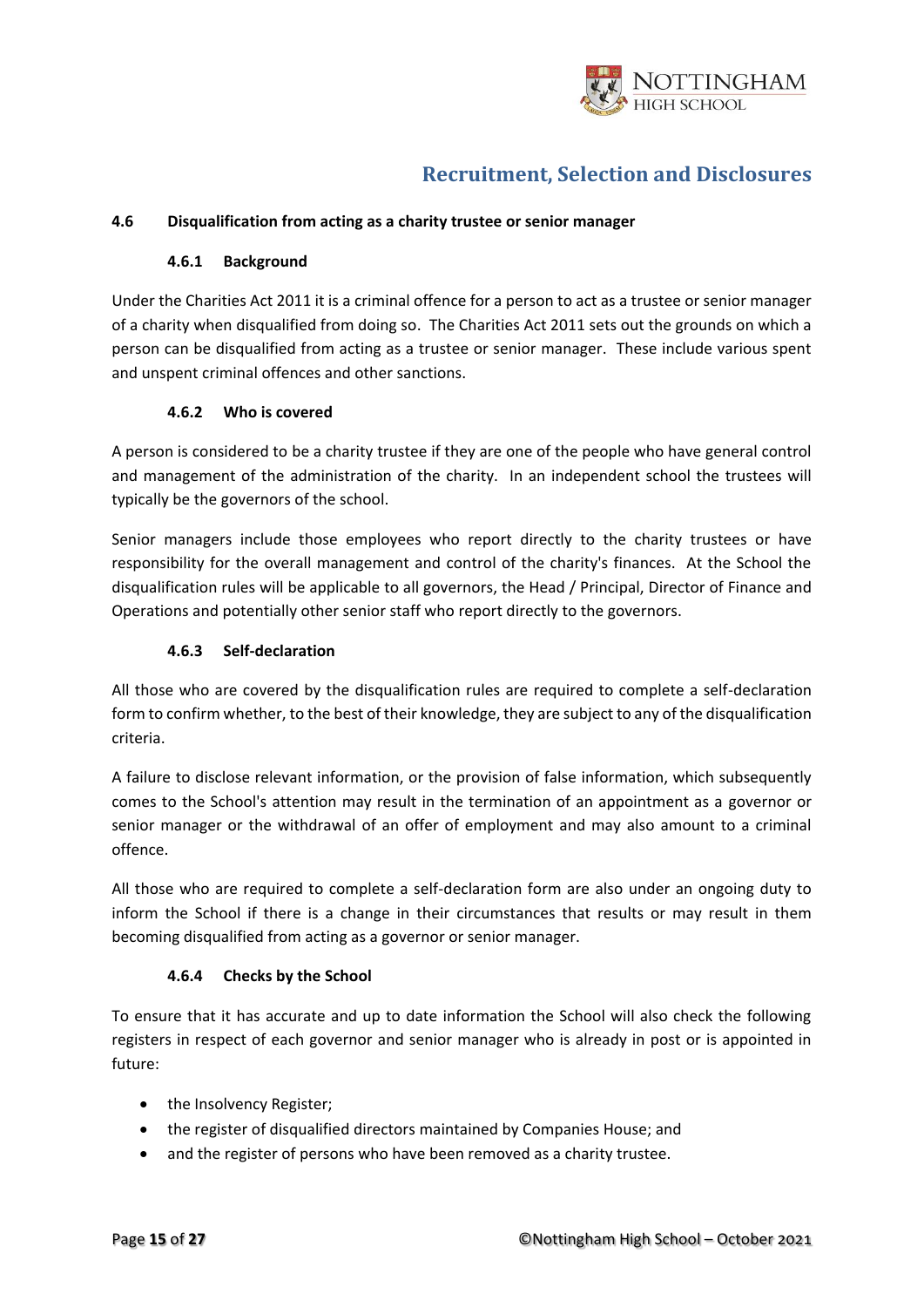

#### **4.6.5 Waiver**

A person who discloses that one or more of the disqualification criteria is applicable to them may apply to the Charity Commission for a waiver of the disqualification.

The School may at its absolute discretion withdraw an offer of employment for a senior manager or cease or terminate an appointment to the governing body if a waiver application becomes necessary or is rejected by the Charity Commission. The School is under no obligation to await the outcome of a Charity Commission waiver application before taking such action.

#### **4.7 Childcare disqualification**

The Childcare Act 2006 (Act) and the Childcare (Disqualification) and Childcare (Early Years Provision Free of Charge) (Extended Entitlement) (Amendment) Regulations 2018 (Regulations) state that it is an offence for the School to employ anyone in connection with our early years provision (EYP) or later years provision (LYP) who is disqualified, or for a disqualified person to be directly involved in the management of EYP or LYP.

#### **4.7.1 Definitions**

- EYP includes usual school activities and any other supervised activity for a child up to 1 September after the child's 5th birthday, which takes place on the school premises during or outside of the normal school day;
- LYP includes provision for children not in EYP and under the age of 8 which takes place on school premises outside of the normal school day, including, for example breakfast clubs, after school clubs and holiday clubs. It does not include extended school hours for cocurricular activities such as sports activities.

DUCA states that only those individuals who are employed directly to provide childcare are covered by the Regulations. "Childcare" means any form of care for a child, which includes education and any other supervised activity for a child who is aged 5 or under. "Childcare" in LYP does not include education during school hours but does cover before and after school clubs.

#### **4.7.2 Relevant roles**

Roles which will be covered by the Regulations are teaching and teaching assistant positions in EYP, and those which involve the supervision of under 8s in LYP. Those who are directly involved in the management of EYP and LYP include the Head, and may also include other members of the leadership team as well as those involved in the day to day management of EYP or LYP at the School.

DUCA contains an express statement that cleaners, drivers, transport escorts, catering and office staff are not covered by the Regulations.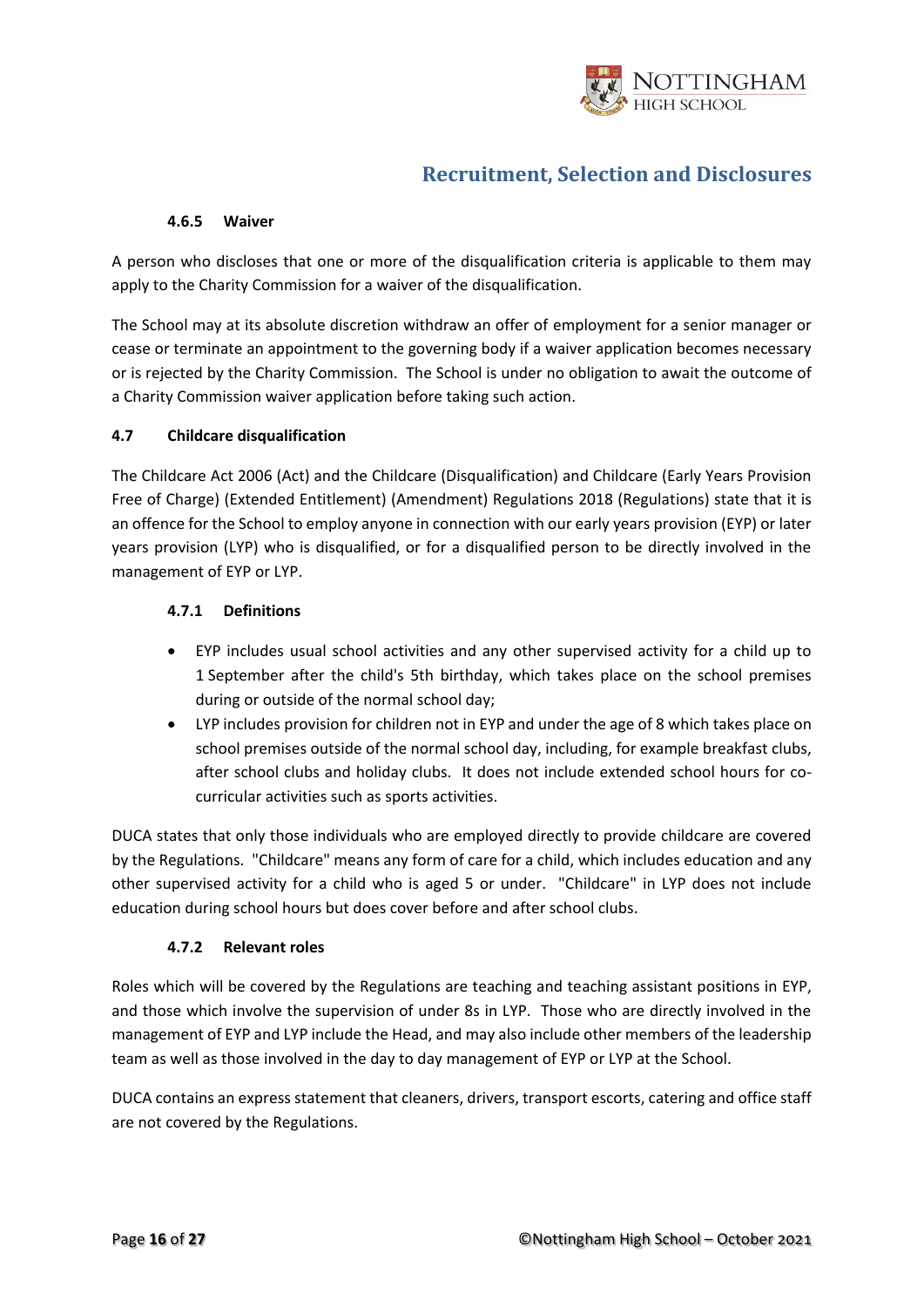

Some roles at the School may involve the provision of childcare in EYP or LYP on an occasional basis. They will not automatically be within the scope of the Regulations and the School will therefore consider whether they do on a case by case basis. The Regulations only apply to a limited number of roles within the School but do extend beyond employees to governors and volunteers who carry out relevant work in EYP or LYP.

### **4.7.3 Grounds for disqualification**

The grounds on which a person will be disqualified from working in connection with EYP or LYP are set out in the Regulations. They are not only that a person is barred from working with children (by inclusion on the Children's Barred List) but also include:

- having been cautioned (after 6 April 2007) for, or convicted of, certain criminal offences including violent and sexual criminal offences against children and adults whether committed in the United Kingdom or overseas;
- various grounds relating to the care of children, including where an order is made in respect of a child under the person's care;
- having been refused registration for the provision of childcare (including nurseries, day care and child minding or other childcare), having been disqualified from any such registration or having had that registration cancelled;
- having been refused an application for registration of a children's home or having had any such registration cancelled; or
- having been prohibited, restricted or disqualified from private fostering.

### **4.7.4 Self-declaration form**

All applicants to whom an offer of employment is made to carry out a relevant role in EYP or LYP will be required to complete a self-declaration form confirming whether they meet any of the criteria for disqualification under the Regulations.

The School will decide whether a role is relevant and within the scope of EYP or LYP by having regard to the guidance in DUCA. Employment with the School in any relevant role will be conditional upon completion of the self-declaration form and upon the applicant not being disqualified.

The School cannot permit any person who is currently disqualified to start work in a relevant role. The School also reserves the right at its absolute discretion to withdraw an offer of employment if, in the opinion of the School, any information disclosed in the self-declaration form renders that person unsuitable to work at the School.

Applicants who have any criminal records information to disclose about themselves must also provide the following information:

- details of the order, restriction, conviction or caution and the date that this was made;
- the relevant court or body and the sentence, if any, which was imposed; and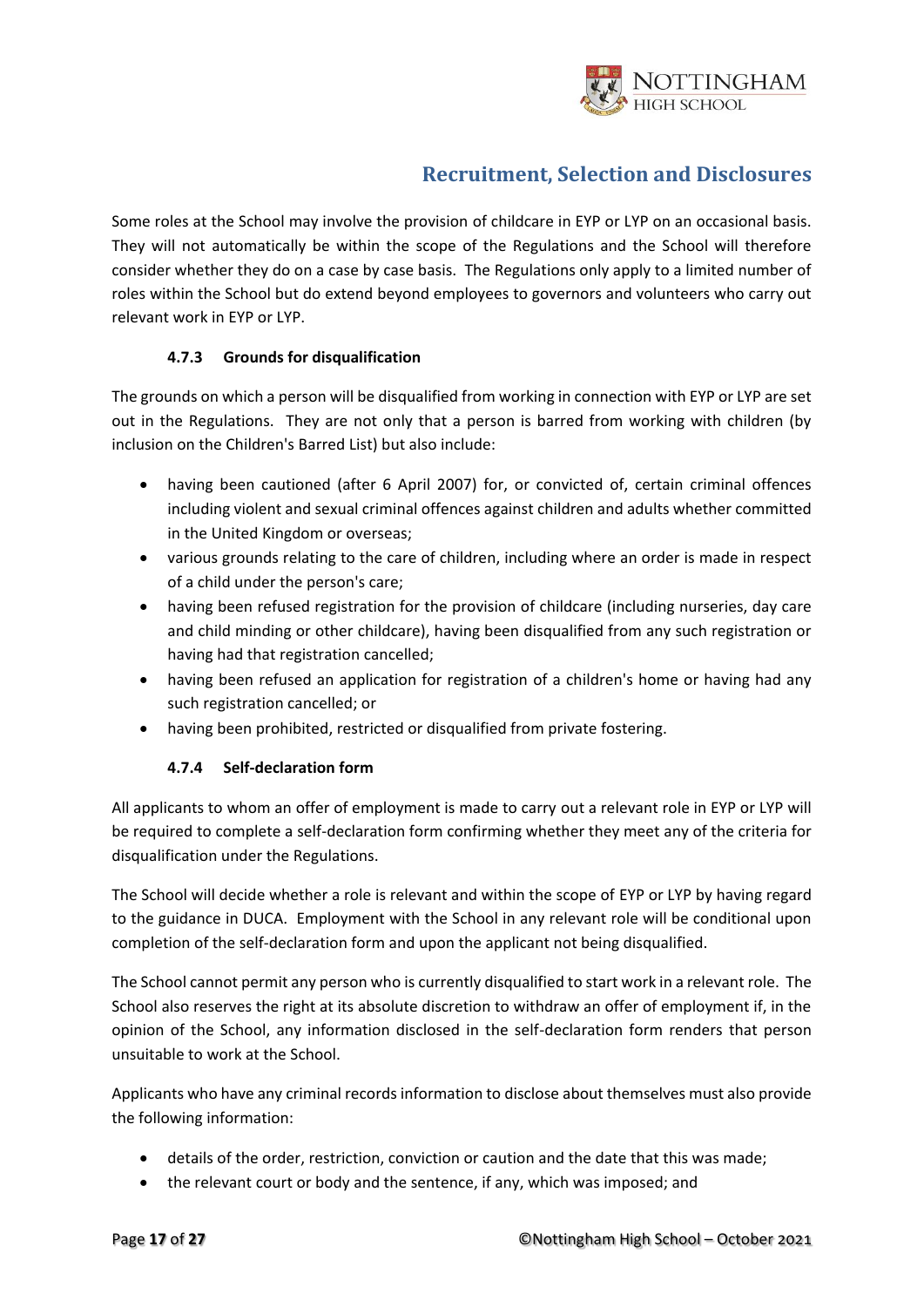

• a copy of the relevant order or conviction.

**Applicants are not required to disclose a caution or conviction for an offence committed in the United Kingdom if it has been filtered in accordance with the DBS filtering rules (see section 4.3.1 above).**

**For the avoidance of doubt the School does not require applicants to request any criminal records information directly from the DBS. The School only requires applicants to provide relevant information about themselves "to the best of their knowledge".**

#### **4.7.5 Waiver of a disqualification**

A person who discloses information which appears to disqualify them from working in a relevant role may apply to Ofsted for a waiver of the disqualification. The School may withdraw an offer of employment at its absolute discretion and is under no obligation to await the outcome of an Ofsted waiver application. If a waiver application is rejected the School will withdraw the conditional offer of employment.

#### **4.7.6 Retention of disqualification information**

The School will securely destroy any information which is provided by an applicant which is not relevant to the childcare disqualification requirements as soon as it is established that it is not relevant. Where a person appointed to a role at the School is found to be disqualified the School will retain any relevant information only for the period it takes for a waiver application to be heard and the decision communicated to the School, after which it will be securely destroyed.

### **4.7.7 Continuing duty to disclose change in circumstances**

After making this declaration staff in a relevant role are under an on-going duty to inform the School if their circumstances change in a way which would mean they subsequently meet any of the criteria for disqualification. Any failure to disclose relevant information now, or of a future change in circumstances, will be treated as a serious disciplinary matter and may lead to the withdrawal of a job offer or dismissal for gross misconduct.

#### **4.8 Medical fitness**

It is the School's practice that all applicants to whom an offer of employment is made must complete a Health Questionnaire. The School will arrange for the information contained in the Health Questionnaire to be reviewed by the School's HR staff. This information will be reviewed against the Job Description and the Person Specification for the particular role, together with details of any other physical or mental requirements of the role i.e. proposed timetable, extra- curricular activities, layout of the School etc. If the School's HR staff have any doubts about an applicant's fitness the School will consider reasonable adjustments in consultation with the applicant. The School may also seek a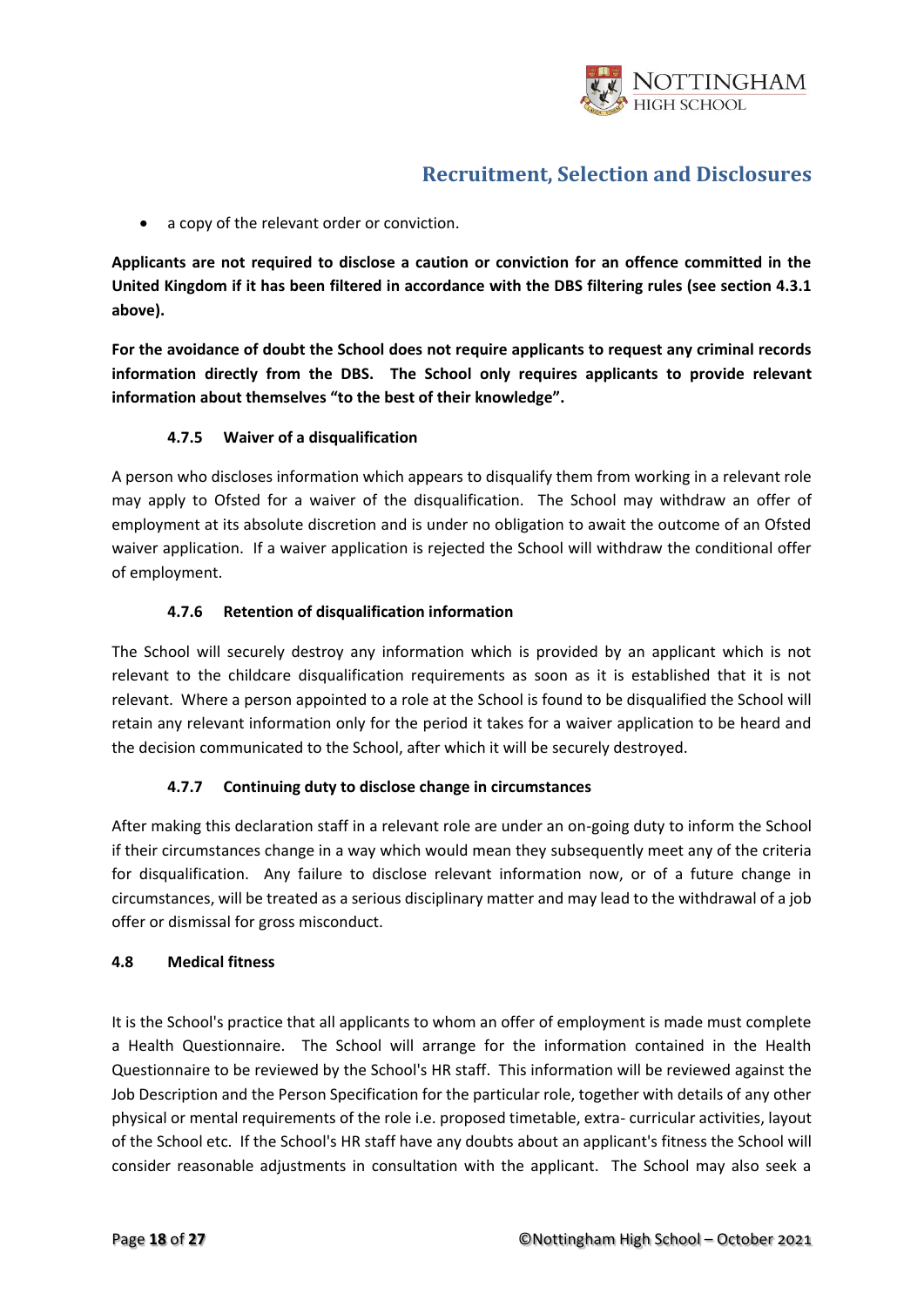

further medical opinion from a specialist or request that the applicant undertakes a full medical assessment.

The School is aware of its duties under the Equality Act 2010. No job offer will be withdrawn without first consulting with the applicant, obtaining medical evidence, considering reasonable adjustments and suitable alternative employment.

### <span id="page-18-0"></span>**5. Contractors and agency staff**

The School must complete the same checks for contractors and their employees undertaking regulated activity at the School as it does for its own employees. The School requires written confirmation from the contractor that it has completed these checks on all of those individuals whom it intends will work at the School before any such individual can commence work at the School.

Agencies who supply staff to the School must also complete the pre-employment checks which the School would otherwise complete for its staff. Again, the School requires confirmation that these checks have been completed before an individual can commence work at the School.

The School will independently verify the identity of individuals supplied by contractors or an agency in accordance with section 4.1 above and requires the provision of the DBS disclosure certificate before those individuals can commence work at the School.

### <span id="page-18-1"></span>**6. Volunteers**

The School will request an enhanced DBS disclosure and Children's Barred List information on all volunteers undertaking regulated activity with students at or on behalf of the School (the definition of regulated activity set out in section 4.3.2 above will be applied to all volunteers).

The School will request an enhanced DBS disclosure without Children's Barred List information on all volunteers who do not undertake regulated activity. This is likely to be because their volunteering duties are subject to regular, day to day supervision by a fully checked member of staff or by a volunteer who the School has deemed appropriate to supervise and ensure the safety of those students in their care.

Under no circumstances will the School permit an unchecked volunteer to have unsupervised contact with students.

It is the School's policy that a new DBS certificate is required for volunteers who will engage in regulated activity but who have not been involved in any activities with the School for three consecutive months or more. Those volunteers who are likely to be involved in activities with the School on a regular basis may be required to sign up to the DBS update service as this permits the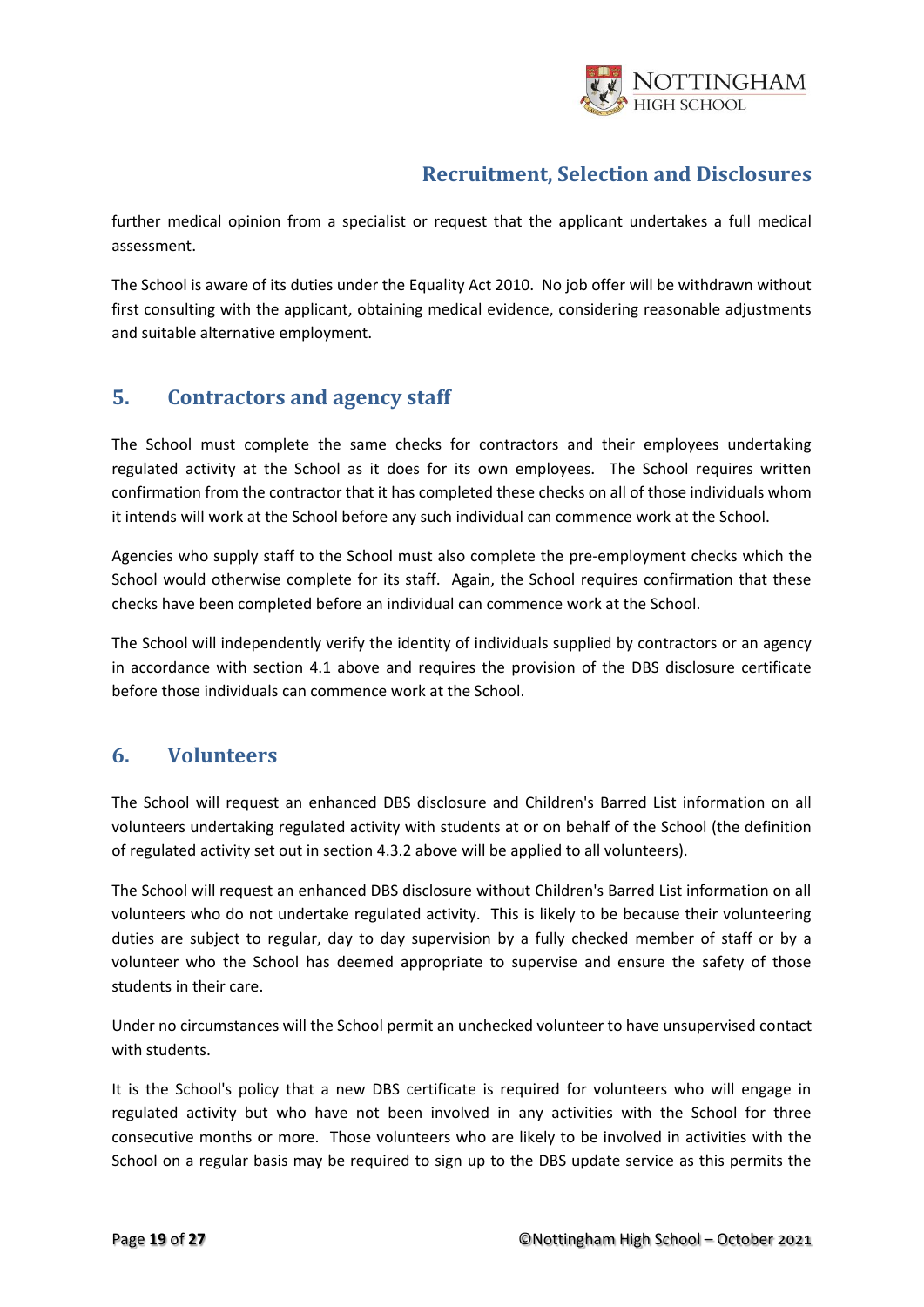

School to obtain up to date criminal records information without delay prior to each new activity in which a volunteer participates.

In addition, the School will seek to obtain such further suitability information about a volunteer as it considers appropriate in the circumstances. This may include (but is not limited to the following):

- formal or informal information provided by staff, parents and other volunteers
- character references from the volunteer's place of work or any other relevant source; and
- an informal safer recruitment interview.

### <span id="page-19-0"></span>**7. Visiting speakers and the Prevent Duty**

The Prevent Duty Guidance requires the School to have clear protocols for ensuring that any visiting speakers, whether invited by staff or by students, are suitable and appropriately supervised.

The School is not permitted to obtain a DBS disclosure or Children's Barred List information on any visiting speaker who does not engage in regulated activity at the School or perform any other regular duties for or on behalf of the School.

All visiting speakers will be subject to the School's usual visitors protocol. This will include signing in and out at Reception, the wearing of a visitors badge at all times and being escorted by a fully vetted member of staff between appointments.

The School will also obtain and record such formal or informal background information about a visiting speaker as is reasonable in the circumstances to decide whether to invite and / or permit a speaker to attend the School. In doing so the School will always have regard to the Prevent Duty Guidance and the definition of "extremism" set out in KCSIE which states:

*"Extremism" is vocal or active opposition to fundamental British values, including democracy, the rule of law, individual liberty and mutual respect and tolerance of different faiths and beliefs. We also include in our definition of extremism calls for the death of members of our armed forces, whether in this country or overseas. Terrorist groups very often draw on extremist ideas developed by extremist organisations."*

In fulfilling its Prevent Duty obligations the School does not discriminate on the grounds of race, colour, nationality, ethnic or national origin, religion or religious belief, sex or sexual orientation, marital or civil partner status, disability or age.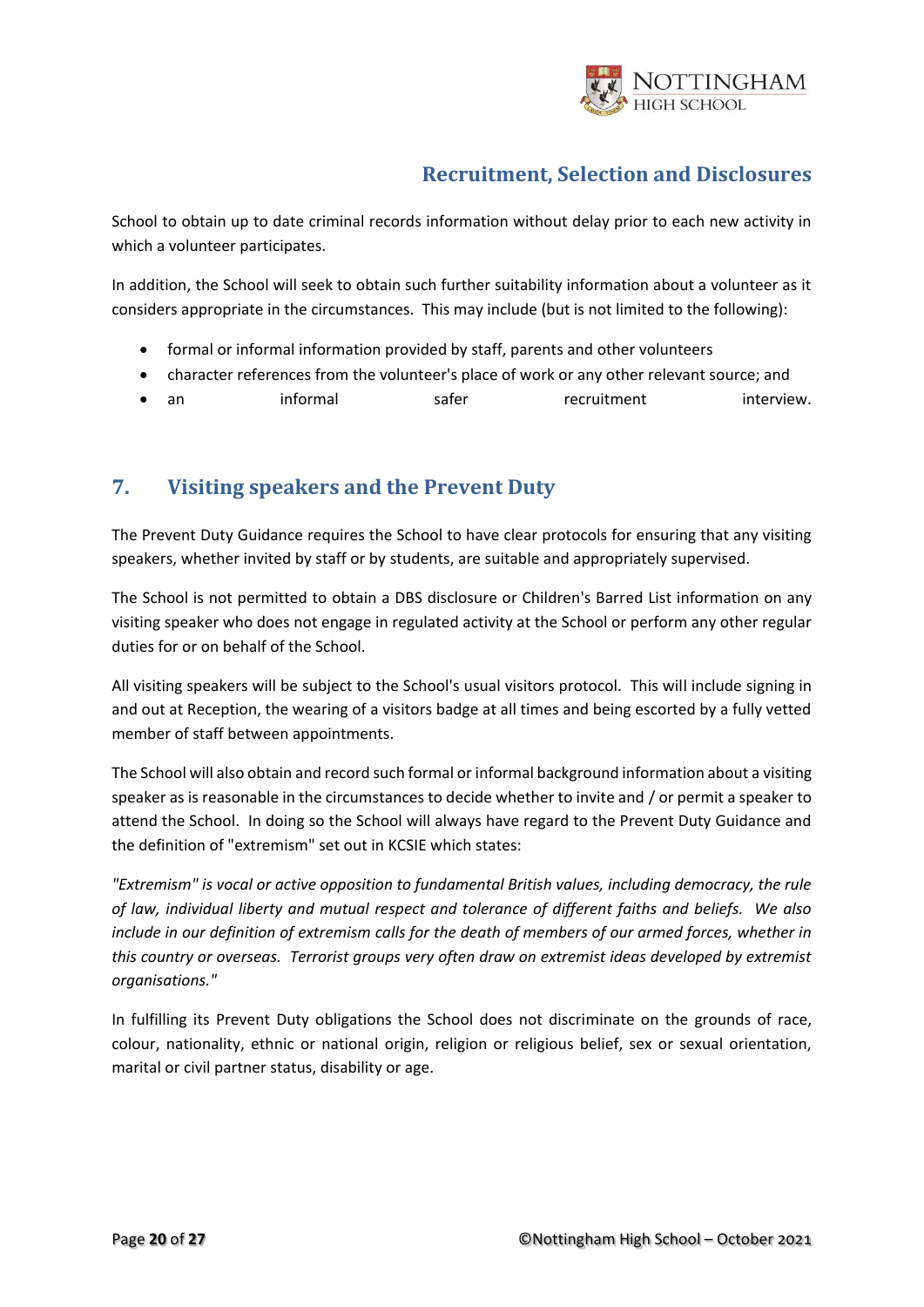

### <span id="page-20-0"></span>**8. Policy on recruitment of ex-offenders**

#### **8.1 Background**

The School will not unfairly discriminate against any applicant for employment on the basis of conviction or other details disclosed. The School makes appointment decisions on the basis of merit and ability. If an applicant has a criminal record this will not automatically bar them from employment with the School. Each case will be decided on its merits in accordance with the objective assessment criteria set out in paragraph 8.2 below.

All positions within the School are exempt from the provisions of the Rehabilitation of Offenders Act 1974. All applicants must therefore declare all previous convictions and cautions, including those which would normally be considered "spent" except those received for an offence committed in the United Kingdom if it has been filtered in accordance with the DBS filtering rules (see section 4.3.1 above).

A failure to disclose a previous conviction (which should be declared) may lead to an application being rejected or, if the failure to disclose is discovered after employment has started, may lead to summary dismissal on the grounds of gross misconduct. A failure to disclose a previous conviction may also amount to a criminal offence.

It is unlawful for the School to employ anyone who is barred from working with children. It is a criminal offence for any person who is barred from working with children to apply for a position at the School. The School will make a report to the police and / or the DBS if:

- it receives an application from a barred person
- it is provided with false information in, or in support of an applicant's application; or
- it has serious concerns about an applicant's suitability to work with children.

#### **8.2 Assessment criteria**

In the event that relevant information (whether in relation to previous convictions or otherwise) is volunteered by an applicant during the recruitment process or obtained through a disclosure check, the School will consider the following factors before reaching a recruitment decision:

- whether the conviction or other matter revealed is relevant to the position in question
- the seriousness of any offence or other matter revealed
- the length of time since the offence or other matter occurred
- whether the applicant has a pattern of offending behaviour or other relevant matters
- whether the applicant's circumstances have changed since the offending behaviour or other relevant matters; and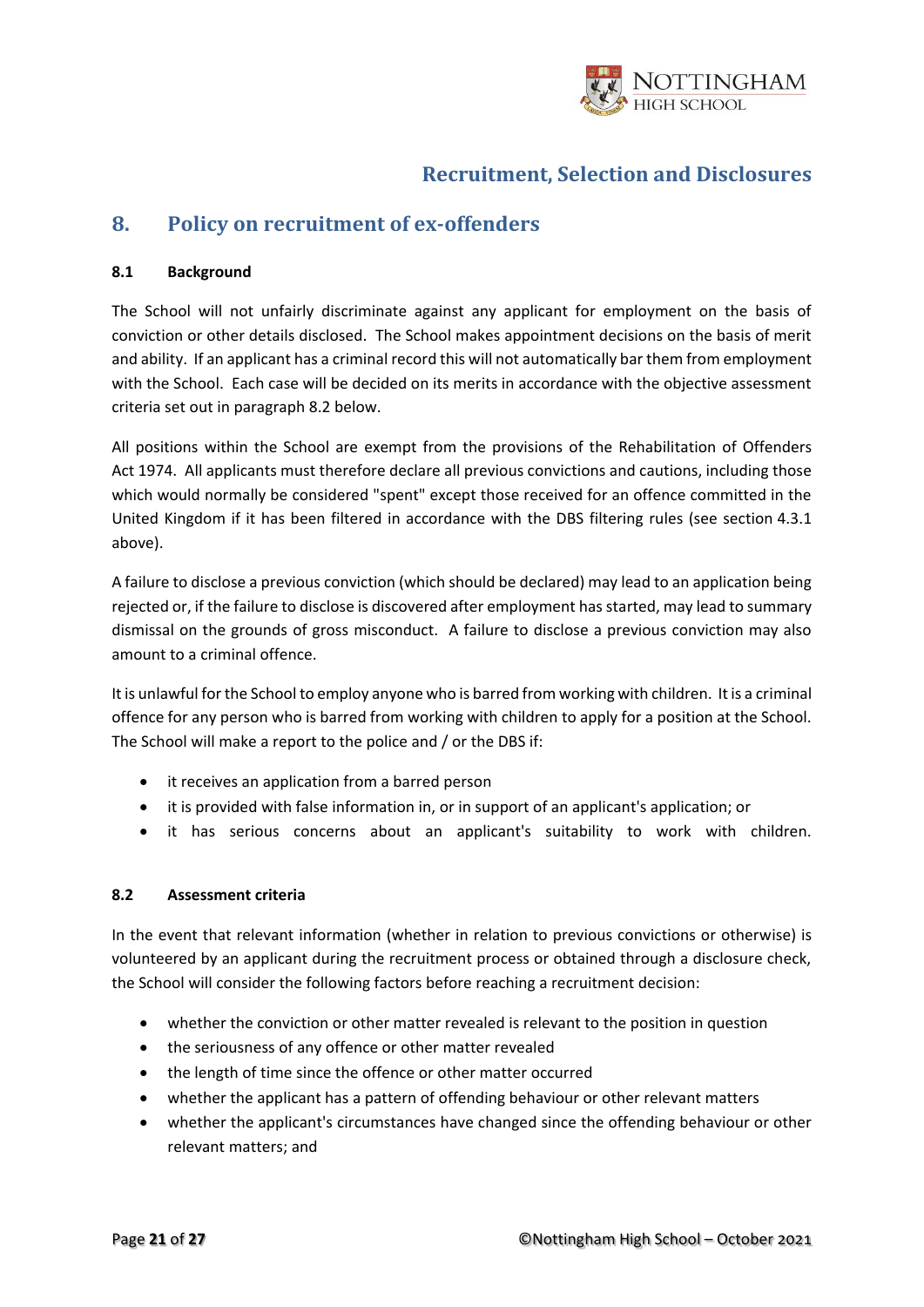

• the circumstances surrounding the offence and the explanation(s) offered by the applicant.

If the post involves regular contact with children, it is the School's normal policy to consider it a high risk to employ anyone who has been convicted at any time of any the following offences:

- murder, manslaughter, rape, other serious sexual offences, grievous bodily harm or other serious acts of violence; or
- serious class A drug related offences, robbery, burglary, theft, deception or fraud.

If the post involves access to money or budget responsibility, it is the School's normal policy to consider it a high risk to employ anyone who has been convicted at any time of robbery, burglary, theft, deception or fraud.

If the post involves some driving responsibilities, it is the School's normal policy to consider it a high risk to employ anyone who has been convicted of drink driving within the last ten years.

#### **8.3 Assessment procedure**

In the event that relevant information (whether in relation to previous convictions or otherwise) is volunteered by an applicant during the recruitment process or obtained through a disclosure check, the School will carry out a risk assessment by reference to the criteria set out above. The assessment form must be signed by either the DSL or Head (for all academic posts) or the Director of Finance and Operations (for all support posts) before a position is offered or confirmed.

If an applicant wishes to dispute any information contained in a disclosure, they may do so by contacting the DBS. In cases where the applicant would otherwise be offered a position were it not for the disputed information, the School may, where practicable and at its discretion, defer a final decision about the appointment until the applicant has had a reasonable opportunity to challenge the disclosure information.

#### **8.4 Retention and security of disclosure information**

The School's policy is to observe the guidance issued or supported by the DBS on the use of disclosure information.

### <span id="page-21-0"></span>**9. Whistleblowing and exit interviews**

All staff are trained so that they understand they are expected and encouraged to raise concerns they have, whether related to the safeguarding and welfare of students, the conduct of staff or other matters, during the course of their employment in accordance with the School's polices (including the whistleblowing policy, the safeguarding policy and the Staff code of conduct). Safeguarding children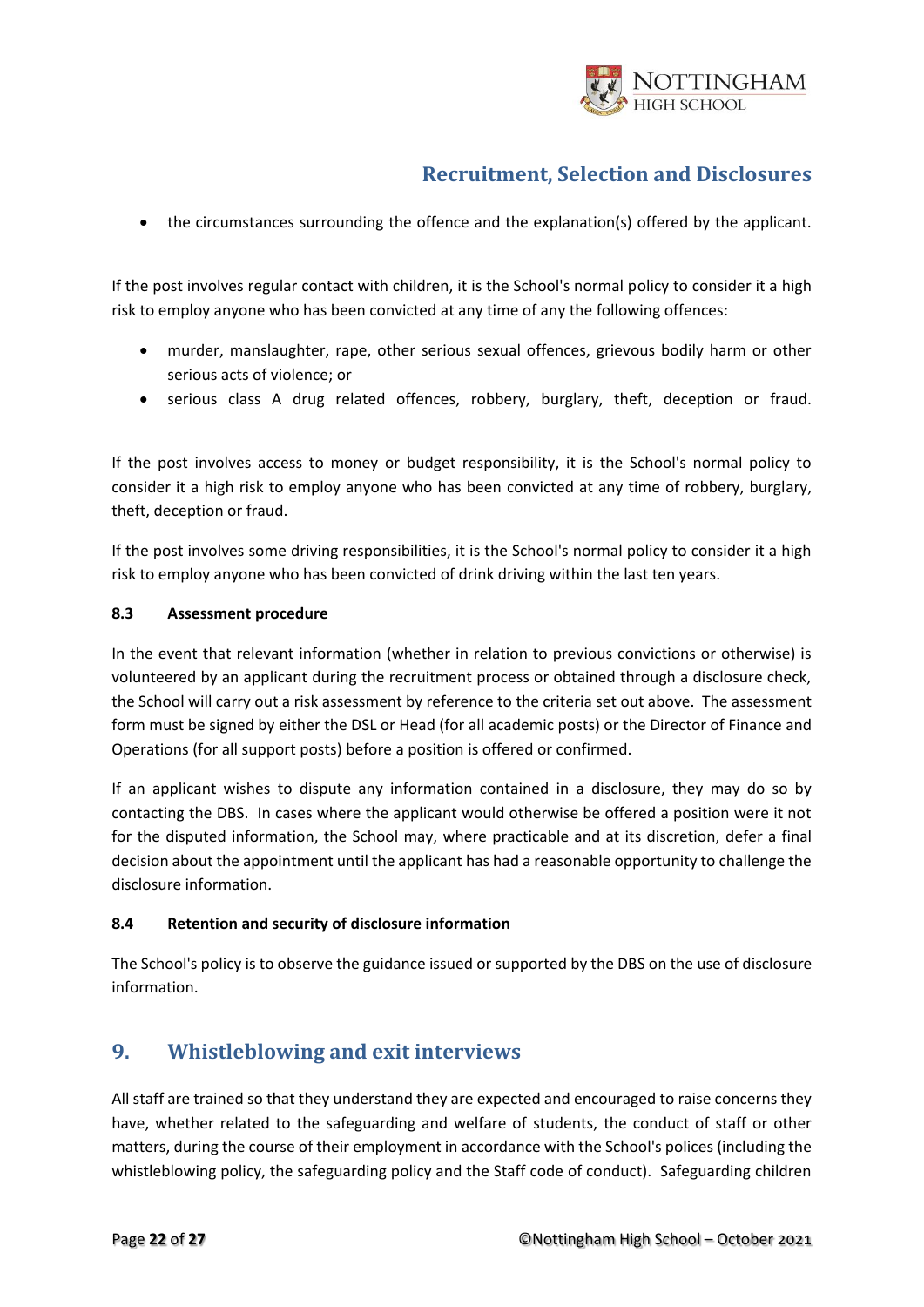

is at the centre of the School's culture and is accordingly considered formally during staff performance development reviews and appraisal and finally at an exit interview which are held with all leavers.

### <span id="page-22-0"></span>**10. Referrals to the DBS and Teaching Regulation Agency**

This policy is primarily concerned with the promotion of safer recruitment and details the preemployment checks that will be undertaken prior to employment being confirmed. Whilst these are pre-employment checks the School also has a legal duty to make a referral to the DBS in circumstances where an individual:

- has applied for a position at the School despite being barred from working with children; or
- has been removed by the School from working in regulated activity (whether paid or unpaid), or has resigned prior to being removed, because they have harmed, or pose a risk of harm to, a child. The child of the child of the child of the child of the child.

If the individual referred to the DBS is a teacher, the School may also decide to make a referral to the Teaching Regulation Agency.

### <span id="page-22-1"></span>**11. Queries**

If an applicant has any queries on how to complete the application form or any other matter he / she should contact the HR Team.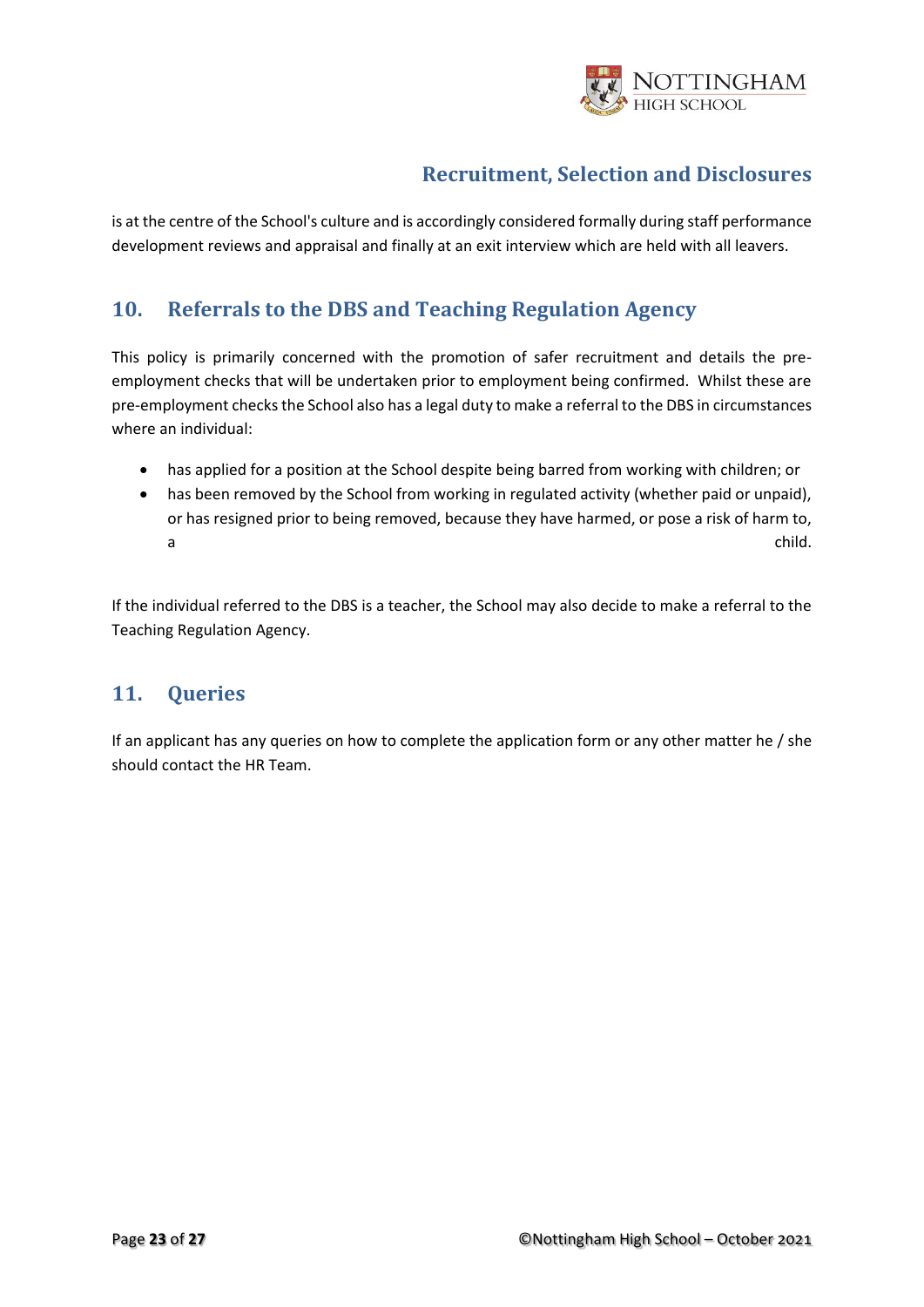

#### **List of valid identity documents**

Group 1: primary identity documents

current valid passport

biometric residence permit (UK)

current driving licence photocard - full or provisional (UK / Isle of Man and Channel Islands)

birth certificate - issued within 12 months of birth (UK, Isle of Man and Channel Islands - including those issued by UK authorities overseas, such as Embassies, High Commissions and HM Forces)

adoption certificate (UK and Channel Islands)

Group 2a: trusted government documents

current driving licence photocard - full or provisional (all countries outside the UK excluding Isle of Man and Channel Islands)

current driving licence paper version (UK / Isle of Man and Channel Islands; full or provisional)

birth certificate - issued after time of birth (UK, Isle of Man and Channel Islands)

marriage / civil partnership certificate (UK and Channel Islands)

immigration document, visa or work permit (issued by a country outside the UK. Valid only for roles whereby the applicant is living and working outside of the UK. Visa / permit must relate to the non UK country in which the role is based)

HM Forces ID card (UK)

fire arms licence (UK, Channel Islands and Isle of Man)

All driving licences must be valid.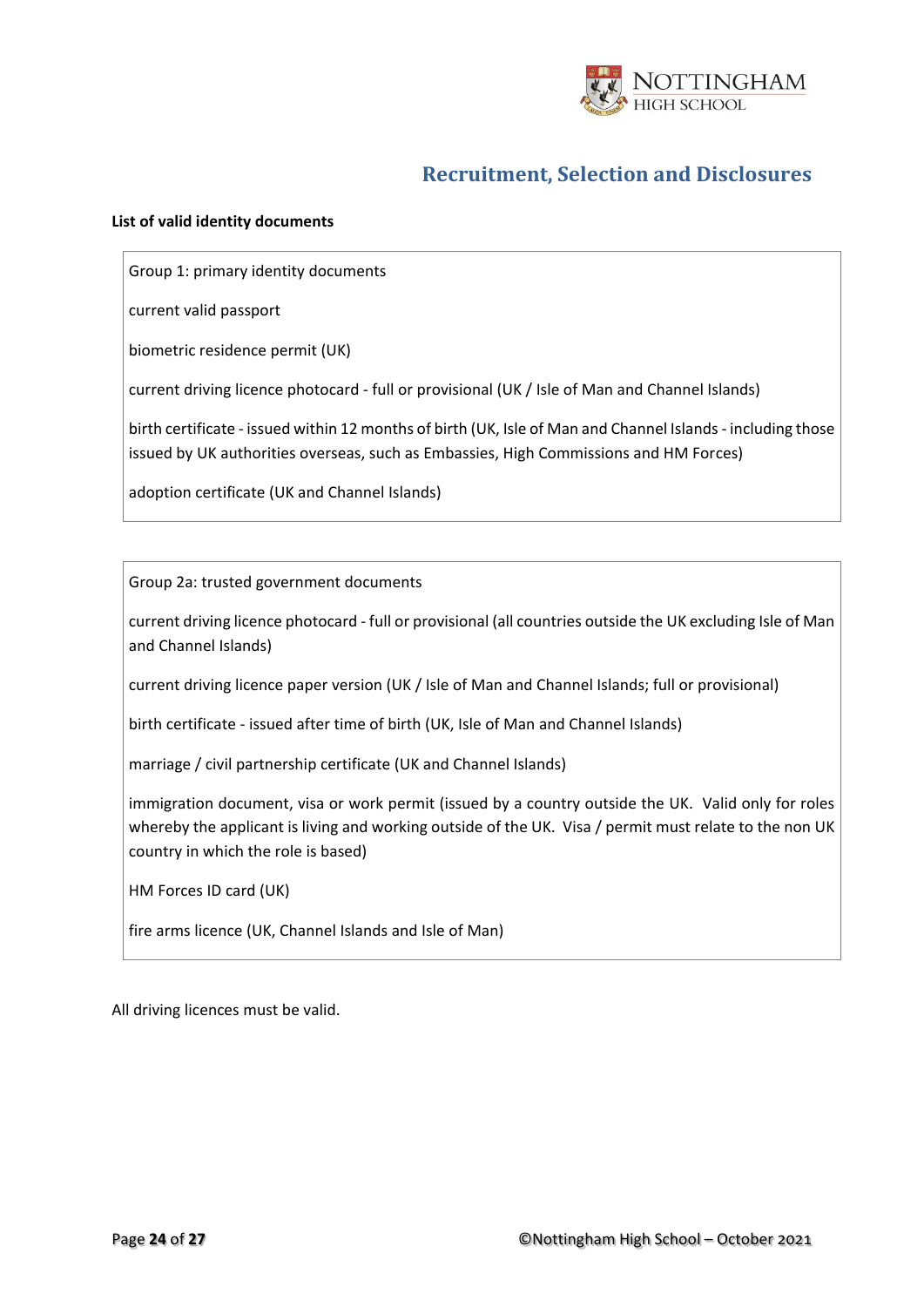

Group 2b: Financial and social history documents

mortgage statement (UK)\*\*

bank / building society statement (UK and Channel Islands)\*

bank / building society statement (countries outside the UK)\*

bank / building society account opening confirmation letter (UK)\*

credit card statement (UK)\*

financial statement - e.g. pension, endowment, ISA (UK)\*\*

P45 / P60 statement (UK and Channel Islands)\*\*

council tax statement (UK and Channel Islands)\*\*

letter of sponsorship from future employment provider (non UK only; valid only for applicants residing outside the UK at the time of application; must be valid at time of application)

utility bill (UK; not mobile telephone bill)\*

benefit statement - e.g. child benefit, pension (UK)\*

a document from central or local government/ government agency / local council giving an entitlement - e.g. from the Department for Work and Pensions, the Employment Service, HM Revenue & Customs, Jobcentre, Jobcentre Plus, Social Security (UK and Channel Islands) \*

EEA national ID card (must be valid at time of application)

Irish passport card (cannot be used with an Irish passport; must be valid at time of application)

cards carrying the PASS accreditation logo (UK and Channel Islands; must be valid at time of applications)

letter from Head or College Principal (for 16-19 year olds in full-time education. This is only used in exceptional circumstances if other documents cannot be provided; must be valid at time of application).

#### Note

If a document in the list of valid identity documents is: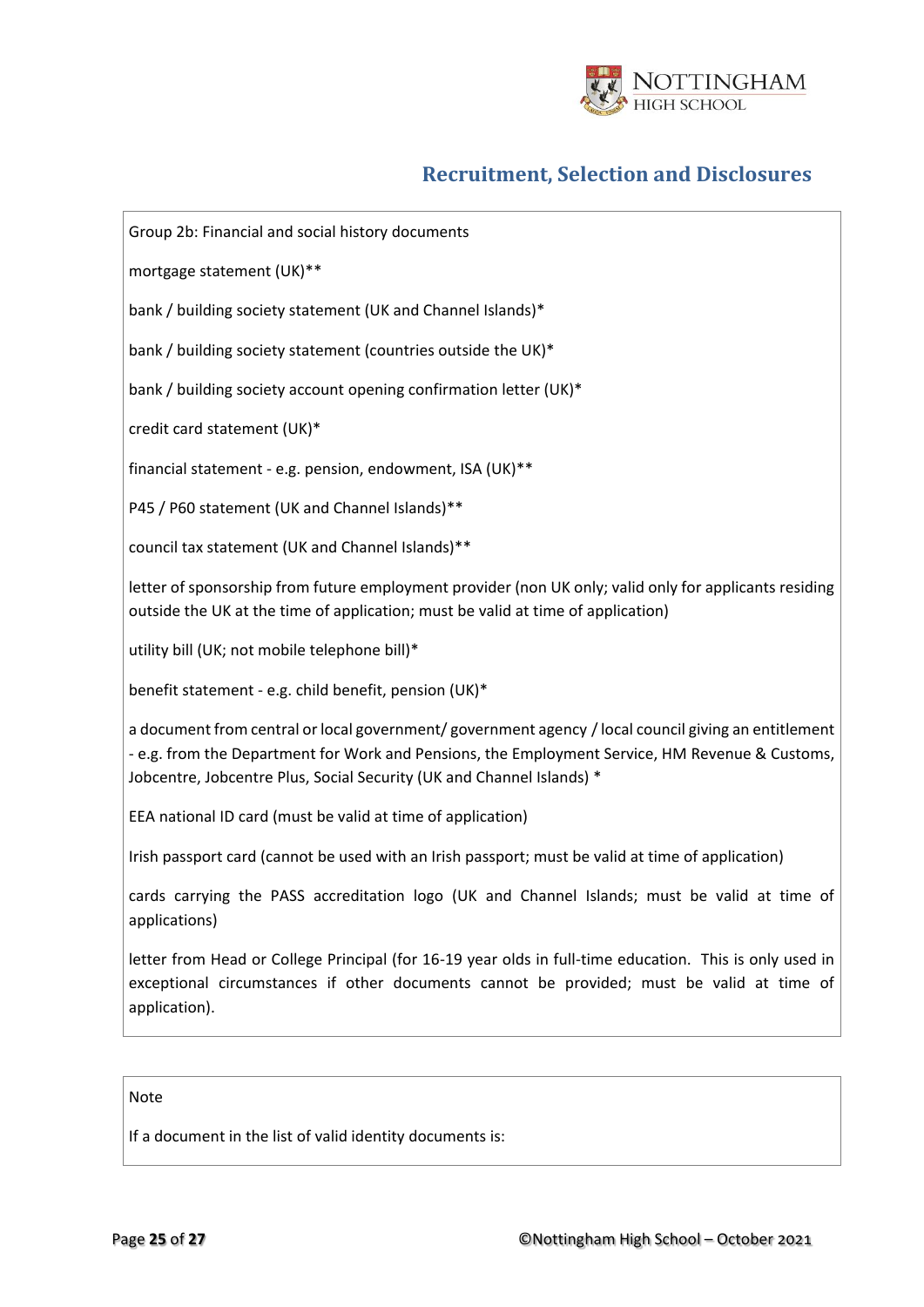

#### denoted with \* - it should be less than three months old

denoted with \*\* - it should be less than 12 months old

#### **Valid identity documents for applicants who aren't a national of the UK:**

Primary Documents:

- A current passport or passport card showing that the holder is a national of the Republic of Ireland.
- A current document issued by the Home Office to a family member of an EEA or Swiss citizen, and which indicates that the holder is permitted to stay in the United Kingdom indefinitely.
- A current Biometric Immigration Document (Biometric Residence Permit) issued by the Home Office to the holder indicating that the person named is allowed to stay indefinitely in the UK, or has no time limit on their stay in the UK.
- Online evidence of immigration status. Either via the View and Prove service or using the BRP or BRC online service. Issued by the Home Office to the employer or prospective employer, which indicates that the named person may stay in the UK and is permitted to do the work in question. Must be valid. Note: this includes the EUSS digital status confirmation.
- A current passport endorsed to show that the holder is exempt from immigration control, is allowed to stay indefinitely in the UK, has the right of abode in the UK, or has no time limit on their stay in the UK.
- A current Immigration Status Document issued by the Home Office to the holder with an endorsement indicating that the named person is allowed to stay indefinitely in the UK or has no time limit on their stay in the UK, together with an official document giving the person's permanent National Insurance number and their name issued by a government agency or a previous employer.
- A current passport endorsed to show that the holder is allowed to stay in the UK and is currently allowed to do the type of work in question.
- A current Biometric Immigration Document (Biometric Residence Permit) issued by the Home Office to the holder which indicates that the named person can currently stay in the UK and is allowed to do the work in question.
- A current document issued by the Home Office to a family member of an EEA or Swiss citizen, and which indicates that the holder is permitted to stay in the United Kingdom for a time limited period and to do the type of work in question.
- A frontier worker permit issued under regulation 8 of the Citizens' Rights (Frontier Workers) (EU Exit) Regulations 2020.
- A current Immigration Status Document containing a photograph issued by the Home Office to the holder with a valid endorsement indicating that the named person may stay in the UK, and is allowed to do the type of work in question, together with an official document giving